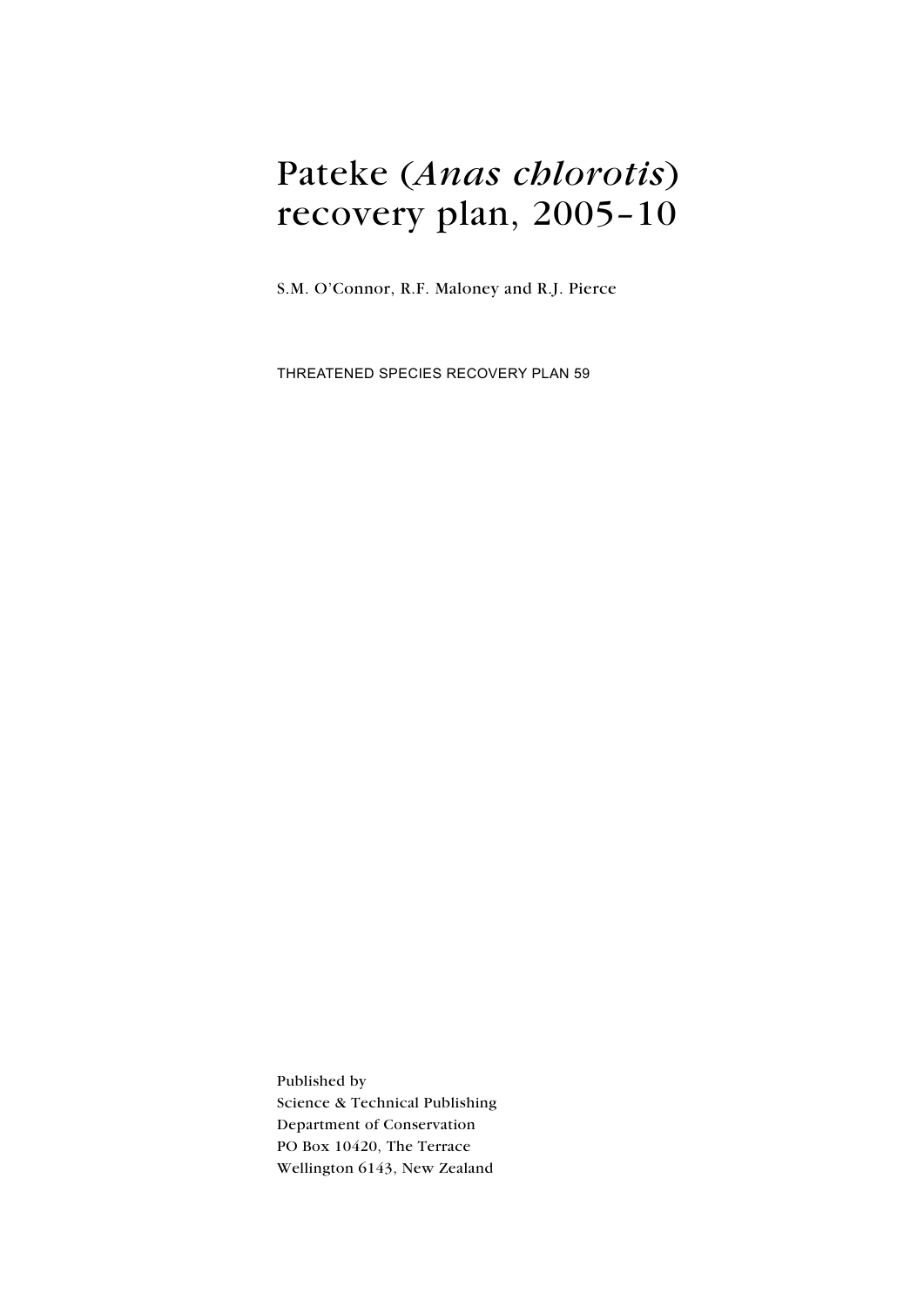Cover: Brown teal duck and ducklings bred by Neil Hayes, Carterton. Photo: Lynda Feringa (reproduced with permission from Wairarapa Times Age).

Individual copies of Threatened Species Recovery Plans are printed, and are also available from the departmental website in pdf form. Titles are listed in our catalogue on the website, refer www.doc.govt.nz under Publications, then Science & technical.

© Copyright January 2007, New Zealand Department of Conservation

ISSN 1170–3806 ISBN 0–478–14146–7

This report was prepared for publication by Science & Technical Publishing; editing and layout by Amanda Todd. Publication was approved by the Chief Scientist (Research, Development & Improvement Division), Department of Conservation, Wellington, New Zealand.

In the interest of forest conservation, we support paperless electronic publishing. When printing, recycled paper is used wherever possible.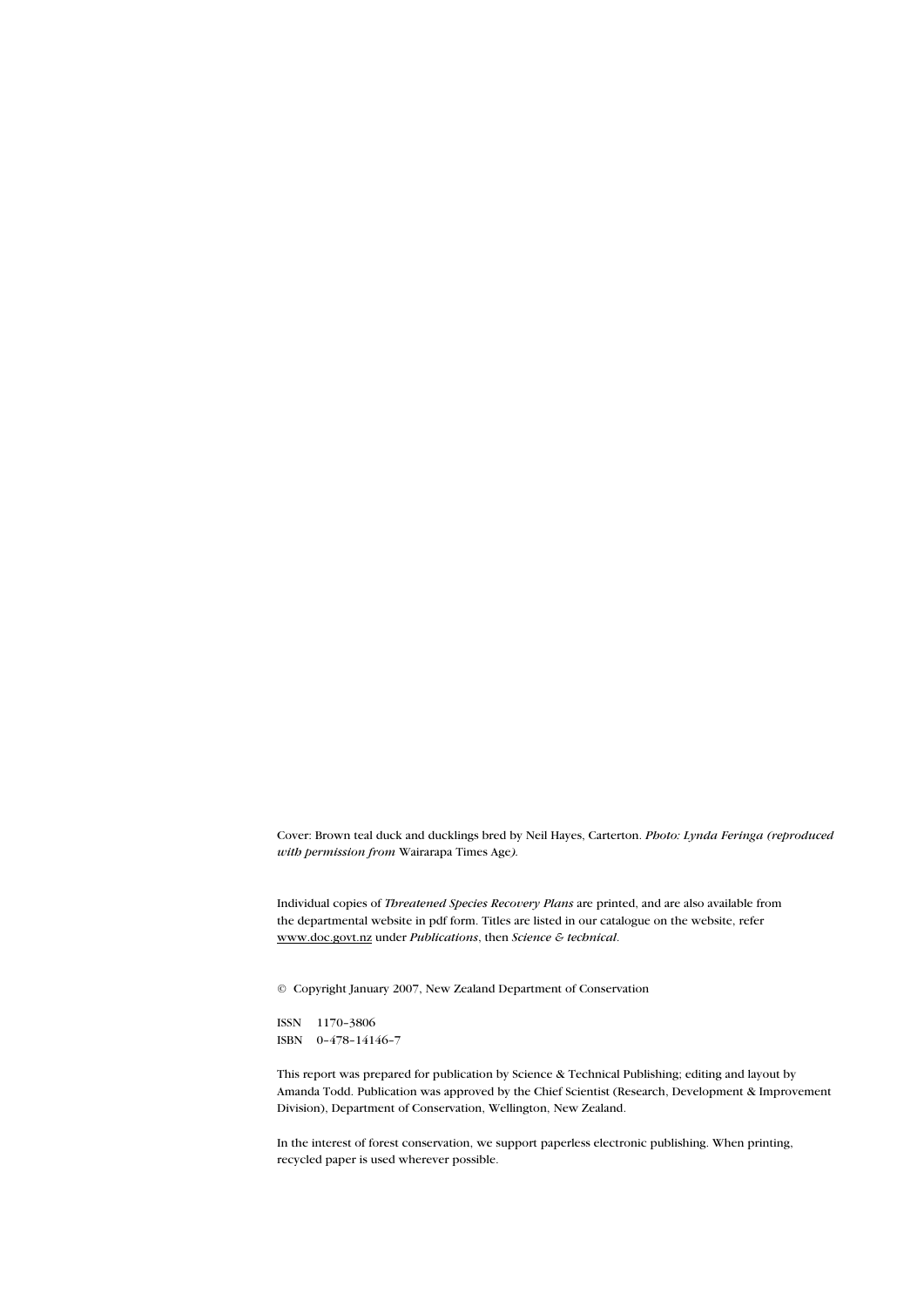## **CONTENTS**

|    | Abstract |                  | 5                                                |                |
|----|----------|------------------|--------------------------------------------------|----------------|
| 1. |          | Introduction     |                                                  | 6              |
| 2. |          |                  | Plan term and review date                        | 6              |
| 3. | Context  |                  |                                                  | 7              |
|    | 3.1      |                  | Overview of species                              | 7              |
|    |          | 3.1.1            | Species ecology and biology                      | 7              |
|    |          | 3.1.2            | Status and species recovery principles           | 7              |
|    |          | 3.1.3            | Past and present distribution                    | $\overline{7}$ |
|    |          | 3.1.4            | Agent(s) of decline and threats to pateke        | 7              |
|    |          | 3.1.5            | Past and current management                      | 8              |
|    |          | 3.1.6            | Preferred option for recovery                    | 8              |
|    | 3.2      |                  | Strategic directives                             | 8              |
|    | 3.3      |                  | Cultural importance                              | 9              |
|    | 3.4      |                  | Public awareness                                 | 9              |
| 4. | Goals    |                  |                                                  | 9              |
|    | 4.1      |                  | Long-term goal                                   | 9              |
|    | 4.2      |                  | Plan-period goals                                | 9              |
| 5. |          | Implementation   |                                                  | 10             |
|    | 5.1      |                  | Management                                       | 10             |
|    |          | 5.1.1            | Topic 1-Threat management                        | 10             |
|    |          | 5.1.2            | Topic 2-Habitat management                       | 13             |
|    |          | 5.1.3            | Topic 3-Reintroduction                           | 14             |
|    |          | 5.1.4            | Topic 4-Legal protection/planning                | 17             |
|    |          | 5.1.5            | Topic 5—Recovery group                           | 18             |
|    | 5.2      |                  | Community relations                              | 19             |
|    |          | 5.2.1            | Topic 6-Community-led conservation initiatives   | 19             |
|    |          | 5.2.2            | Topic 7-National interest groups, landowners and |                |
|    |          |                  | conservation groups                              | 21             |
|    |          | 5.2.3            | Topic 8-Tangata whenua                           | 21             |
|    |          | 5.2.4            | Topic 9-External funding                         | 22             |
|    | 5.3      | Research         |                                                  | 22             |
|    |          | 5.3.1            | Topic 10-Agents of decline and experimental      |                |
|    |          |                  | management                                       | 22             |
|    |          | 5.3.2            | Topic 11-Population dynamics and demographic     |                |
|    |          |                  | research                                         | 24             |
| 6. |          | Acknowledgements |                                                  | 25             |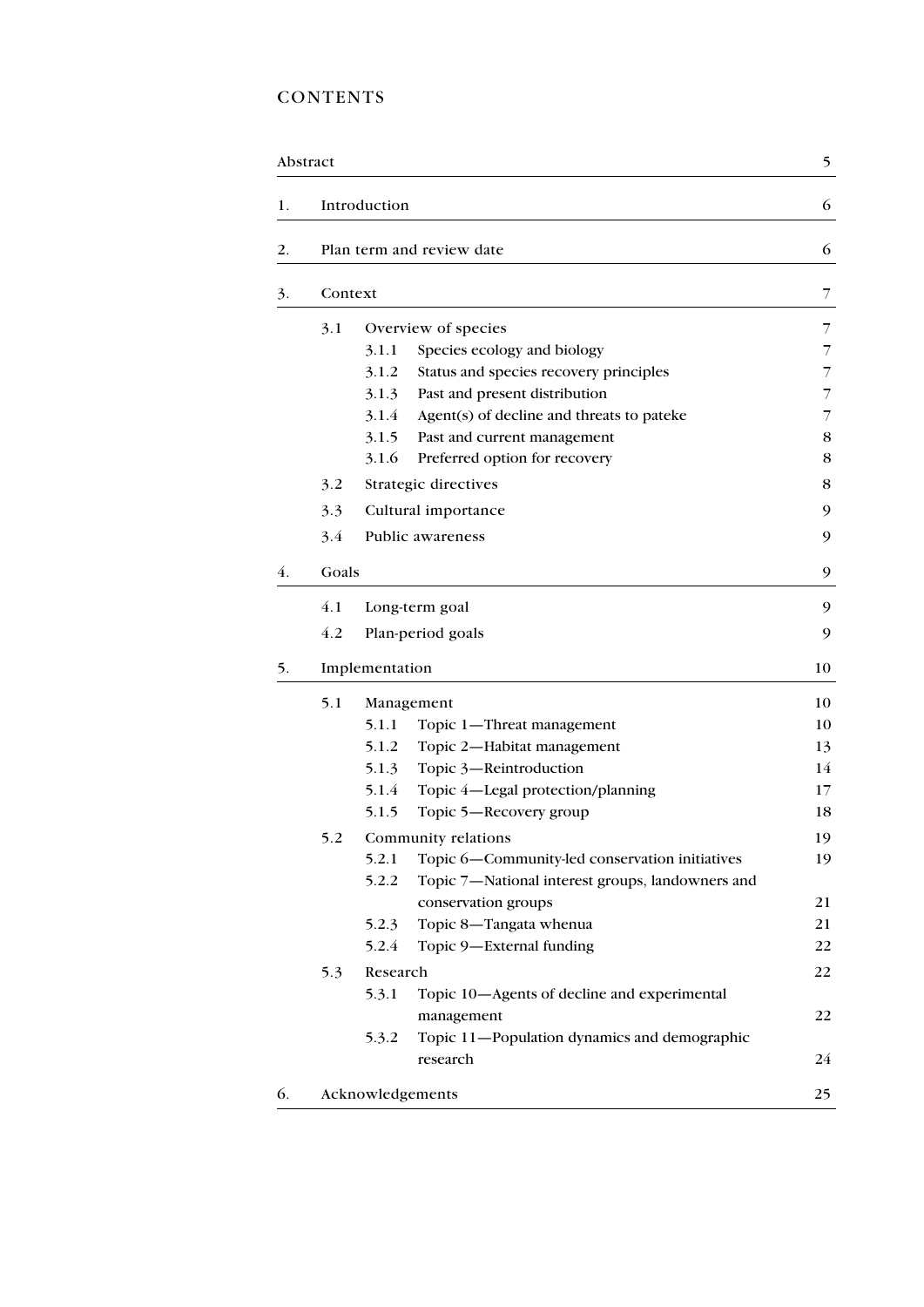| 7. | References                                                | 25 |
|----|-----------------------------------------------------------|----|
| 8. | Additional reading                                        | 26 |
|    | Appendix 1                                                |    |
|    | Timeline for recovery actions for pateke (Anas chlorotis) | 28 |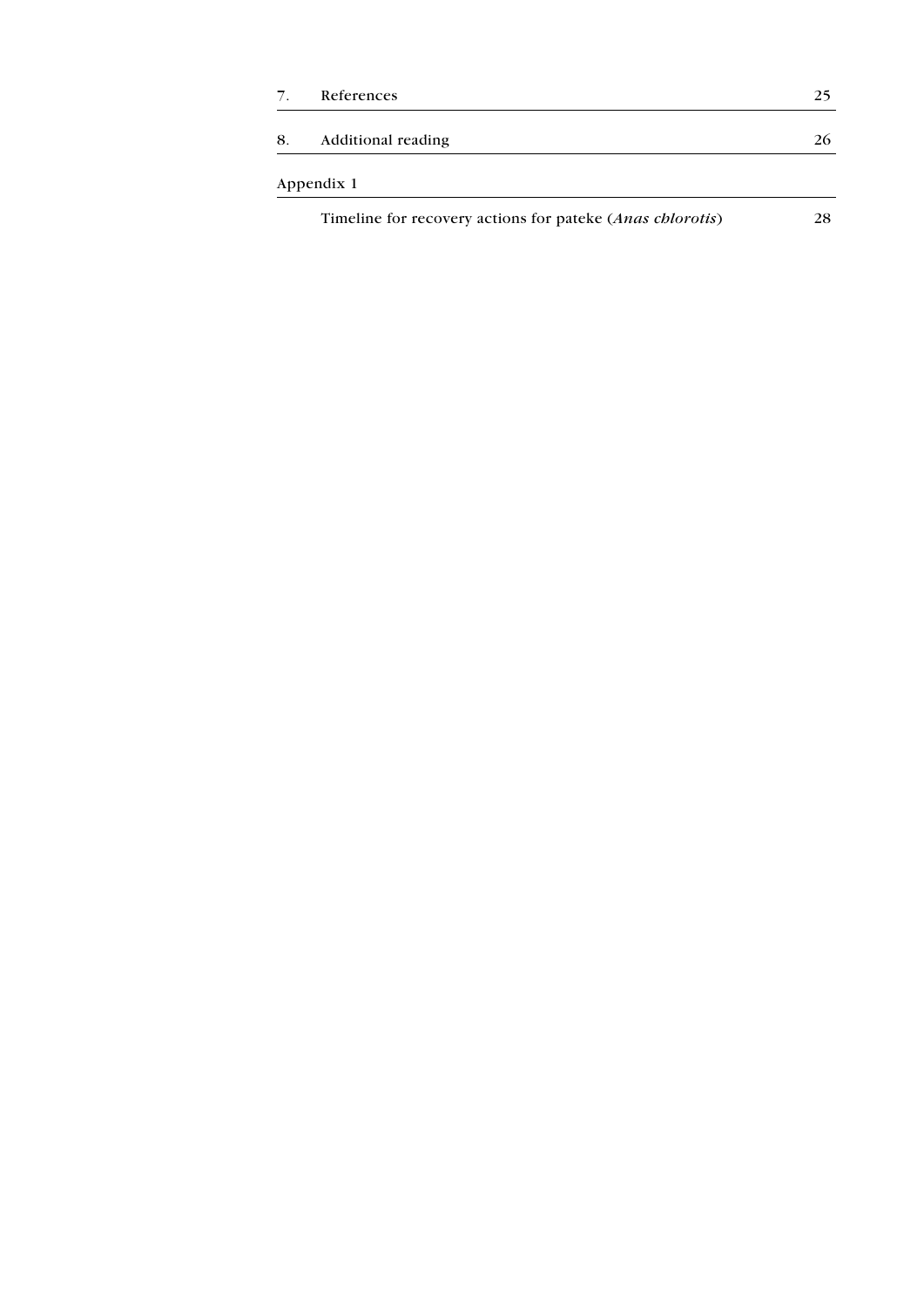## Pateke (Anas chlorotis) recovery plan, 2005–10

S.M. O'Connor<sup>1</sup>, R.F. Maloney<sup>1</sup> and R.J. Pierce<sup>2</sup>

- <sup>1</sup> Terrestrial Conservation Unit, Research, Development & Improvement Division, Department of Conservation, PO Box 10420, The Terrace, Wellington 6143, New Zealand. Email: rmaloney@doc.govt.nz
- 2 Eco Oceania Ltd, 300 Mt Tiger Rd, RD 1 Onerahi 0192, Northland, New Zealand

## **ABSTRACT**

The pateke/brown teal (*Anas chlorotis*) was formerly widespread and common in lowland habitats throughout New Zealand. However, it is now nationally endangered. Remnant populations occur primarily in eastern Northland and on Great Barrier Island (Aotea Island). Other populations occur on Coromandel Peninsula and on several islands and managed mainland sites. Introduced mammalian predators have been identified as the current main agents of decline. At the time of writing, predator control on Great Barrier Island (Aotea Island) and in Northland, which has been in place since 2000, appears to have arrested the overall decline in parts of their remnant range. Meanwhile, captive-bred birds have been released on Coromandel Peninsula, with the objective of establishing and securing a third large population. The current recovery plan covers the period 2005–2010 and sets in place the actions required to move into the next phase of recovery management for pateke. In this respect, the plan spans a transitional phase, which aims to consolidate the security of the species and set the platform for the broader recovery of the species. It identifies many tasks spanning management, community partnerships and focused research, which are required to effectively recover the species.

Keywords: Anas chlorotis, brown teal, pateke, threatened species recovery, Great Barrier Island (Aotea Island), Northland, reintroductions, captive breeding

© Copyright January 2007, Department of Conservation. This paper may be cited as: O'Connor, S.M.; Maloney, R.F.; Pierce, R.J. 2007: Pateke (Anas chlorotis) recovery plan, 2005–10. Threatened Species Recovery Plan 59. Department of Conservation, Wellington. 33 p.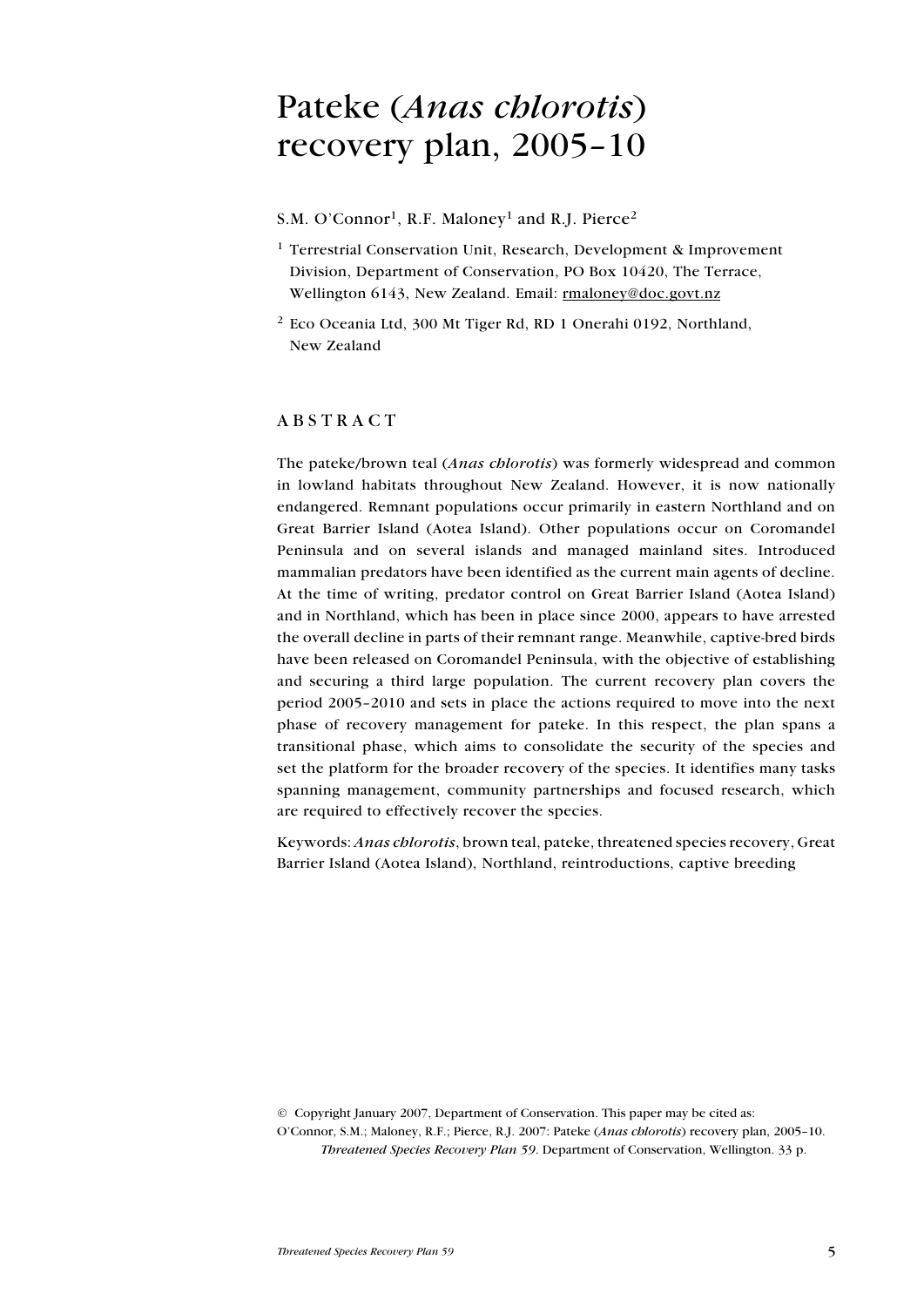## 1. Introduction

The pateke or brown teal (Anas chlorotis) is an endemic New Zealand duck that is closely related to the Campbell Island teal (Anas nesiotis) and Auckland Island teal (Anas aucklandica). Pateke were formerly widespread in forested and wetland areas throughout mainland New Zealand, offshore islands and Chatham Island (Worthy 2002). Today, the c. 1000 birds are largely confined to Great Barrier Island (Aotea Island) (hereafter referred to as Aotea) and parts of eastern Northland, with smaller populations occurring on Coromandel Peninsula, on several islands and in a few managed mainland sites (O'Connor 2004).

Until recently, all wild populations have been declining (Parrish & Williams 2001; Ferreira & Taylor 2003) and some have become extinct, e.g. Stewart Island/Rakiura (extinct 1970s) and Fiordland (few birds currently known and hybridisation with mallards (Anas platyrhynchos) evident). Research in Northland (Williams 2001) and on Aotea (Barker & Williams 2002) indicated that low rates of recruitment and/or adult survival were causing this decline, but that the agents of decline were poorly known. Historic declines may have been related to combinations of habitat loss, over-hunting, disease and the impacts of introduced predators.

An audit of the pateke recovery programme in 2000 provided the basis for refocusing and improving the management direction for pateke (Innes et al. 2000). Since 2000, targeted management and monitoring programmes have been implemented at key sites on Aotea and in eastern Northland (O'Connor 2001; Pierce et al. 2003). Meanwhile, releases of captive-reared birds began on Coromandel Peninsula in 2003 (O'Connor 2004).

The short-term goal of the pateke recovery programme is for pateke to be secure in the wild, with a combined protected population of more than 2000 birds at managed sites, by 2010. The long-term goal is for pateke to no longer be threatened and for the species to be a national icon of wetland and forest ecosystem health and sustainable farming practices.

## 2. Plan term and review date

This recovery plan has a 5-year term. It will be reviewed in July 2010.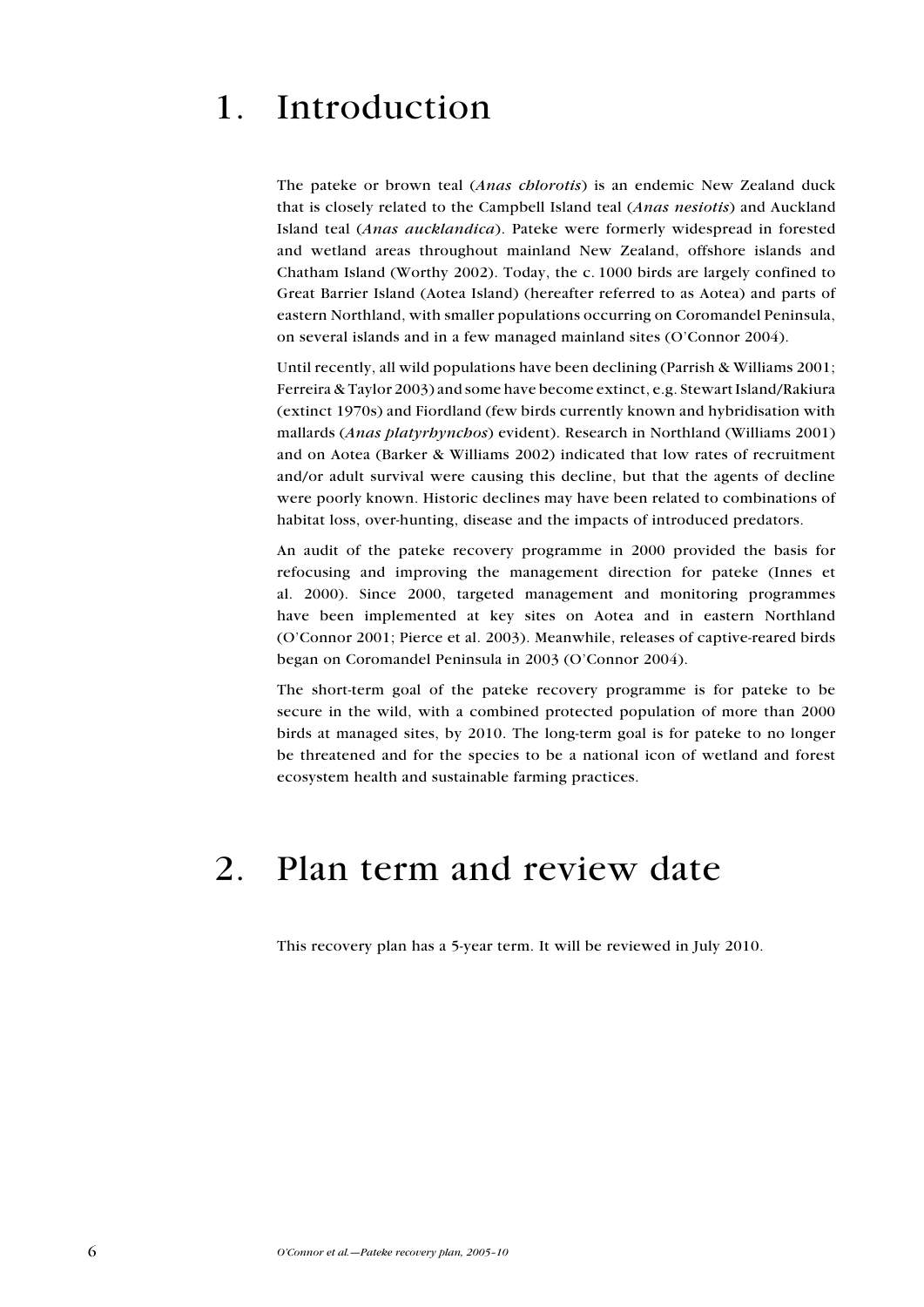## 3. Context

## 3.1 OVERVIEW OF SPECIES

### 3.1.1 Species ecology and biology

Pateke are small dabbling ducks that are endemic to New Zealand (Marchant & Higgins 1990). In former times, they mainly occupied lowland wetlands and associated forests (Worthy 2002). However, most pateke currently inhabit lowland valleys and coastal areas comprising habitat mosaics of short-grass pasture, streams, wetlands, estuaries and associated riparian vegetation. They feed in the evening and at night on invertebrate and plant material in damp or flooded pastures, lawns, drains, shallow wetlands and estuaries (Marchant & Higgins 1990). Details of feeding are poorly known, but Moore & Battley (2003) found that pateke are capable of 'jack-hammering' open estuarine cockles. Pateke breed mainly during winter and spring, nests being located mainly in rushes, sedges and under banks. Communal daytime roosts are located beside larger water bodies (streams, ponds and estuaries) and are most used during the nonbreeding period (Marchant & Higgins 1990).

### 3.1.2 Status and species recovery principles

Pateke are nationally endangered (Hitchmough 2002), numbering c. 1000 birds (O'Connor 2004). They are currently in the 'secure' phase of the recovery action model (O'Connor & Falconer 2002). The current plan focuses on strengthening the security of pateke and moving into the recovery phase.

### 3.1.3 Past and present distribution

In the past, pateke were widespread throughout mainland New Zealand and its offshore islands (Worthy 2002). However, they are now mainly confined to Aotea, eastern Northland and eastern Coromandel Peninsula, with low numbers occurring on several small islands, in Fiordland and at a few mainland management sites (Marchant & Higgins 1990; O'Connor 2004). Although there are small amounts of regional variation in plumage and morphology, particularly between Fiordland and northern remnant populations, pateke are grouped as one species, with no separation into formal sub-species. All Fiordland birds that have been sampled show evidence of hybridisation with grey (*Anas superciliosa*) or mallard ducks.

#### 3.1.4 Agent(s) of decline and threats to pateke

Until recently, populations of pateke in Northland and Aotea were steadily declining (Parrish & Williams 2001). Predators are considered to be the principal agent of decline, particularly introduced mammals (mainly dogs *Canis familiaris*, mustelids, and cats Felis catus) (O'Connor 2004). Dogs, cats, ferrets (Mustela furo) and stoats (Mustela erminea) are all capable of preying on all life stages of pateke, including adults. Some bird species, e.g. pukeko (Porphyrio porphyrio), prey on ducklings (Barker & Williams 2002), while Australasian harriers (Circus approximans) prey on ducklings and juveniles. Prolonged dry spells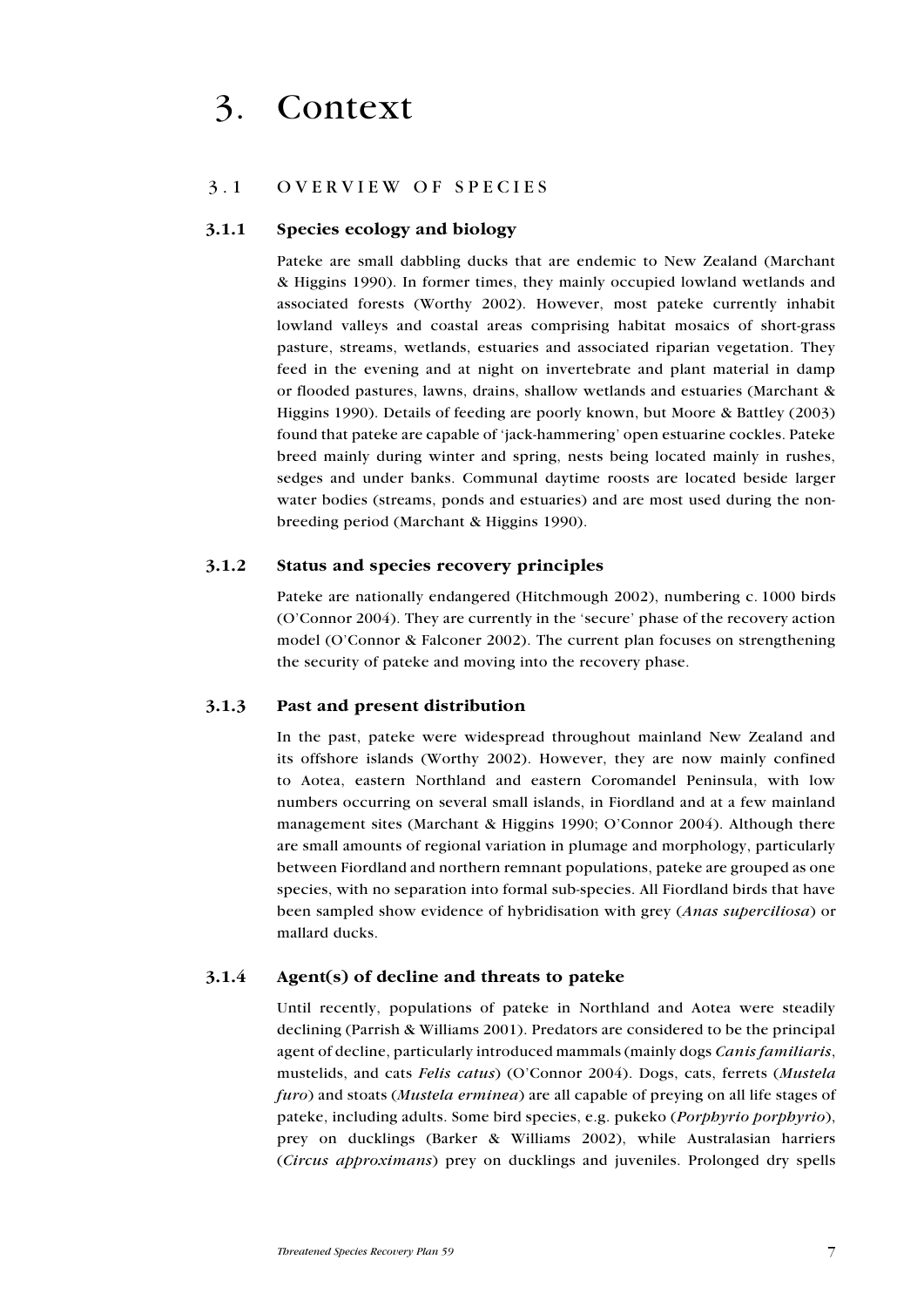and associated food shortages not only contribute to starvation and increased juvenile mortality (Barker & Williams 2002; O'Connor 2004), but also may result in pateke being more accessible to predators, as wet areas will be greatly constricted and birds are likely to forage during the day as well as at night. Other risks include vehicles (many birds are killed on roads each year in all management areas (O'Connor 2004)), shooting and increased coastal subdivision; the latter has several associated risks, including predation from pet animals and vehicle deaths.

## 3.1.5 Past and current management

Until the late 1990s, pateke management comprised the release of captivebred birds and some pasture management and planting. More recently (2000 onwards), intensive and targeted predator control has been implemented in the Mimiwhangata area of eastern Northland and in the Okiwi Basin on Aotea, along with associated intensive monitoring (Pierce et al. 2003). In 2003, this was extended to eastern Coromandel, where captive-bred birds were released in 2003 and 2004 (O'Connor 2004). Several community initiatives are also underway in neighbouring sites in Northland and on Aotea (e.g. Tutukaka Landcare Coalition, Awana Trust).

## 3.1.6 Preferred option for recovery

The preferred option for the recovery of pateke is to manage large populations in Northland and Aotea, and to reintroduce pateke to former sites (initially Coromandel); these should all be supported by maximum practicable predator control. When these populations are secure, pateke should be introduced to additional threat-managed sites and habitat management should be implemented at secure sites. There are clear opportunities for collaboration with community groups, which will enable the recovery of pateke over a wide geographical area.

## 3.2 STRATEGIC DIRECTIVES

This recovery plan supports the outcomes and outputs for protection in the Department of Conservation's (DOC's) Statement of Intent for 2004–07 (DOC 2004), in particular:

'New Zealand's natural and historic heritage entrusted to the Department of Conservation is protected and restored'

• Halt the loss of natural heritage

 Control or eradicate animal pests that pose the greatest threat to native flora and fauna (Consumption)

• Restore and protect threatened species

 Protect and enhance populations and ranges of native species most threatened with extinction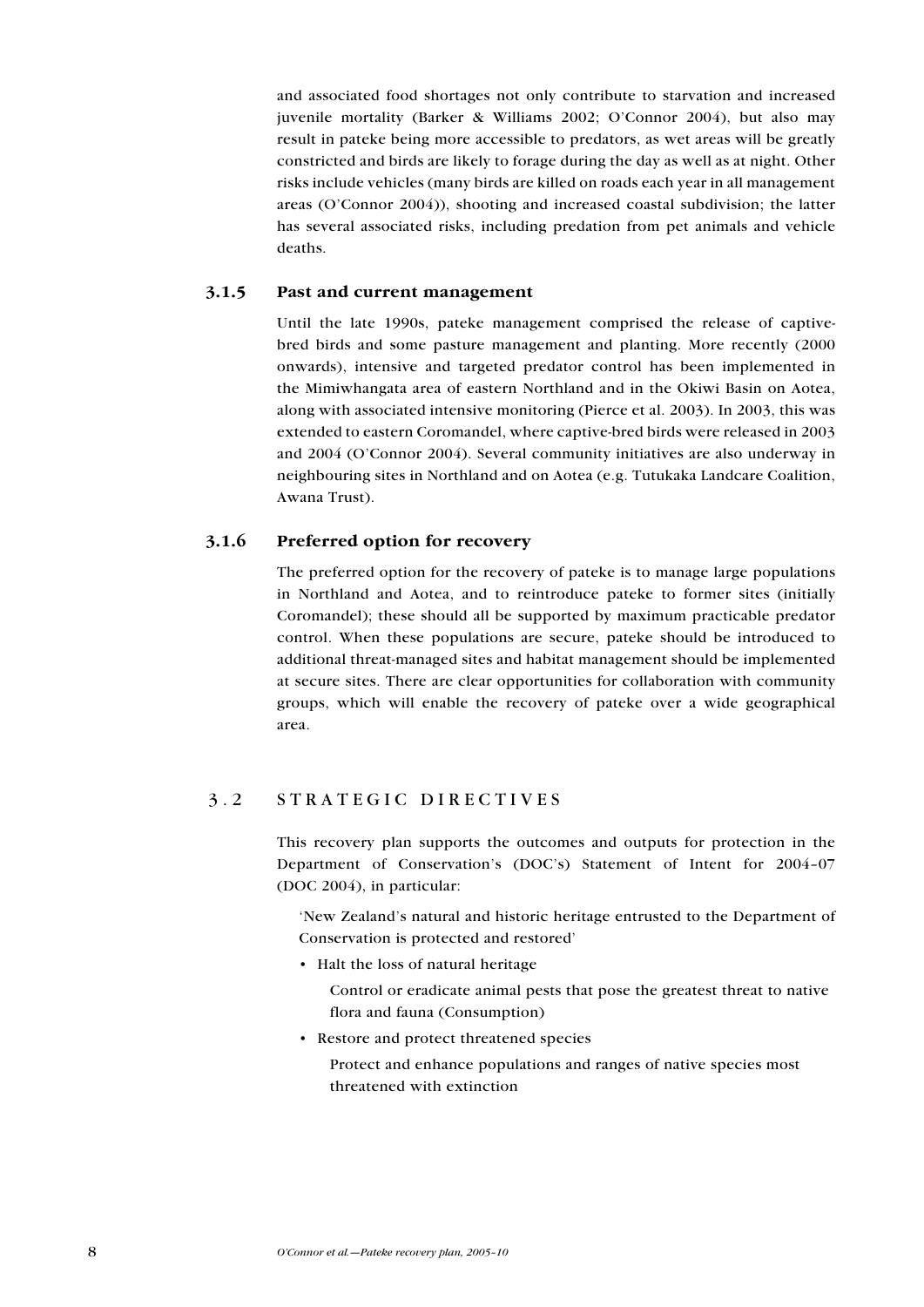## 3.3 CULTURAL IMPORTANCE

Pateke are an important taonga species to many iwi.

## 3 . 4 P ublic awar e n e ss

There is a high level of public awareness and community concern for pateke, particularly in and around their current range. Many private initiatives are underway in support of pateke, e.g. landcare group activities and a captive breeding programme (O'Connor 2004). There are also at least two national non-government organisations with a specific targeted interest in pateke—'Ducks Unlimited' and the 'Brown Teal Conservation Trust'.

## 4. Goals

## 4.1 LONG-TERM GOAL

The long-term recovery goal is to recover pateke populations so they are no longer threatened and are a national icon of wetland and forest ecosystem health and sustainable farming practices.

## 4 . 2 P lan - p e riod goals

The four main goals for the term of the recovery plan are for:

- 1. Pateke to be secure in the wild, with a combined protected population of more than 2000 birds at 5–10 managed sites by 2010
- 2. Community-based protection of wild pateke to be supported and to contribute to Goal 1 throughout the life of this plan and beyond
- 3. Proven successful predator management prescriptions for pateke to be readily available to conservation managers (DOC and community) on mainland New Zealand by June 2006 and on Aotea by June 2008
- 4. Proven successful pateke reintroduction prescriptions to be readily available to conservation managers by 2010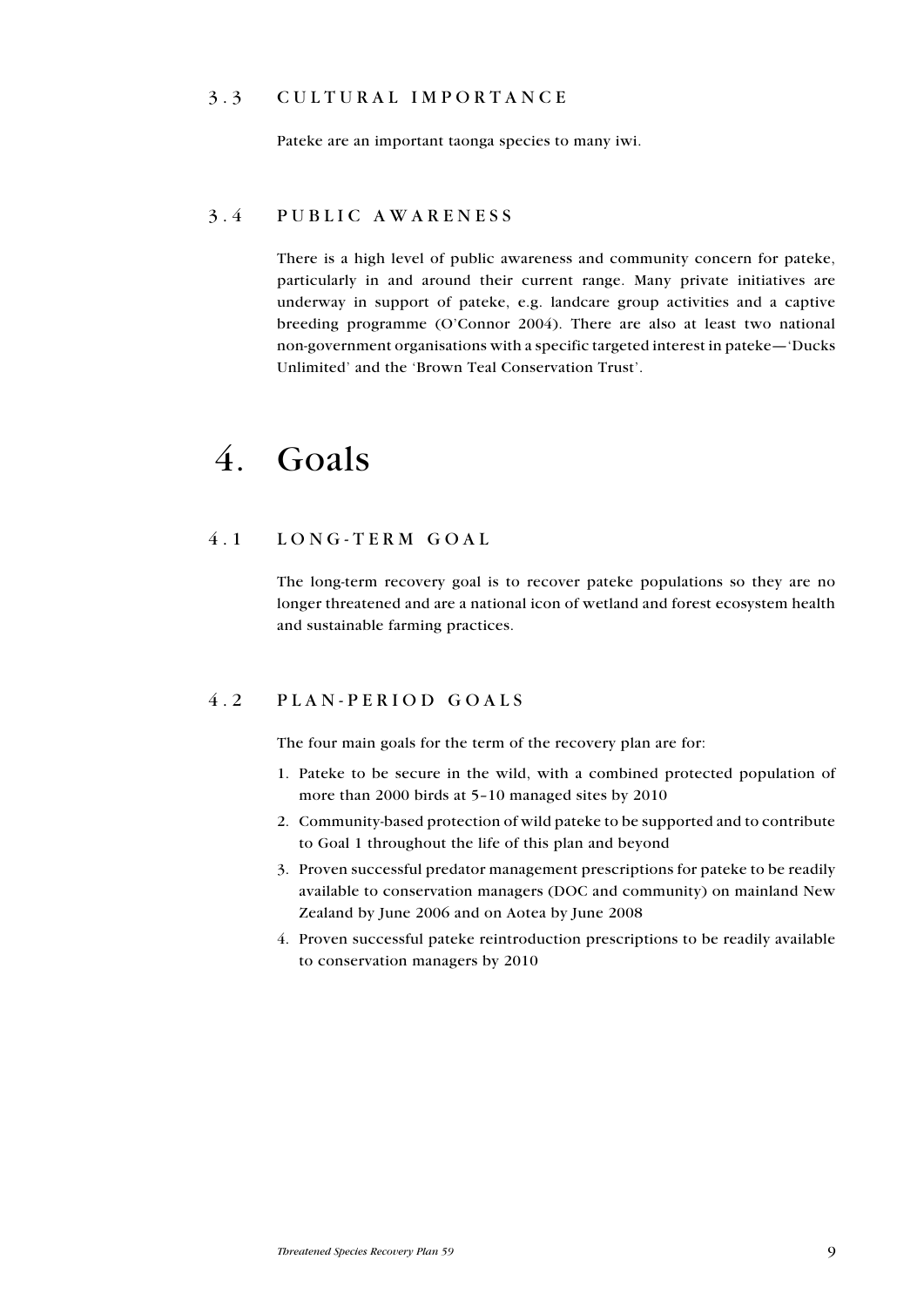# 5. Implementation

## 5.1 MANAGEMENT

### 5.1.1 Topic 1—Threat management

In the past, it is likely that a number of threats interacted to bring about the decline of pateke throughout New Zealand. Key factors are likely to have included habitat deterioration and loss, predation pressure from introduced mammals, excessive hunting, and possibly disease. Hybridisation with the aggressive mallard duck has been recorded in both North Island and South Island populations (Great Barrier Area Office, DOC, unpubl. data), but appears to only be prevalent at sites where the population is very small and declining (e.g. in Fiordland (Te Anau Area Office, DOC, unpubl. data)); there is no evidence of increasing numbers of hybrids occurring in larger populations. Of these threats, predation is the most pervasive, urgent and manageable threat currently impacting on pateke. Whilst the impacts of core predators (dogs, cats and mustelids) are well known, the impacts of many other predators that are known to kill pateke (e.g. pukeko, Australasian harriers, rats Rattus spp., and eels Anguilla spp.) are uncertain. In addition, some key sites in eastern Northland and Aotea are increasingly being exposed to new development, which brings with it many associated threats to pateke.

Currently, 'maximum practicable predator control' is in place in the Mimiwhangata-Whananaki area in Northland, at Okiwi Station/Whangapoua catchment area on Aotea and in the Moehau Kiwi Sanctuary on Coromandel Peninsula. This management includes the control of core mammalian predators and pukeko to low levels and the control of some competitors (Table 1). The hypothesis being tested is that the control of dogs, cats, mustelids and pukeko (but not Australasian harriers, ship rats Rattus rattus, and large eels) will result in significantly greater productivity, survival and flock numbers of pateke than occurred during previous years and/or at other sites (Pierce et al. 2003). The selection of the target species in Table 1 was based on the outcomes of previous studies on pateke and other threatened species in northern New Zealand, and on much anecdotal evidence of specific predators of pateke. Pest monitoring at these pateke management sites has also been extended to rodents and rabbits (Oryctolagus cuniculus), because there is a need to understand the population responses and potential impacts of these 'prey'species when their predators are continuously controlled. If the current management prescription does not achieve the targets for pateke, additional pest species may be added to the target list. However, current trends in demographic responses of pateke suggest that current management may be adequate for securing the species (pers. obs). Increasingly, these three management areas are being expanded by DOC and community initiatives, the latter of which includes some variations in target species, e.g. the inclusion of rat and possum (*Trichosurus vulpecula*) control. The experimental approach at Mimiwhangata and Okiwi will allow prescriptions for management to be more accurately defined for all pateke initiatives.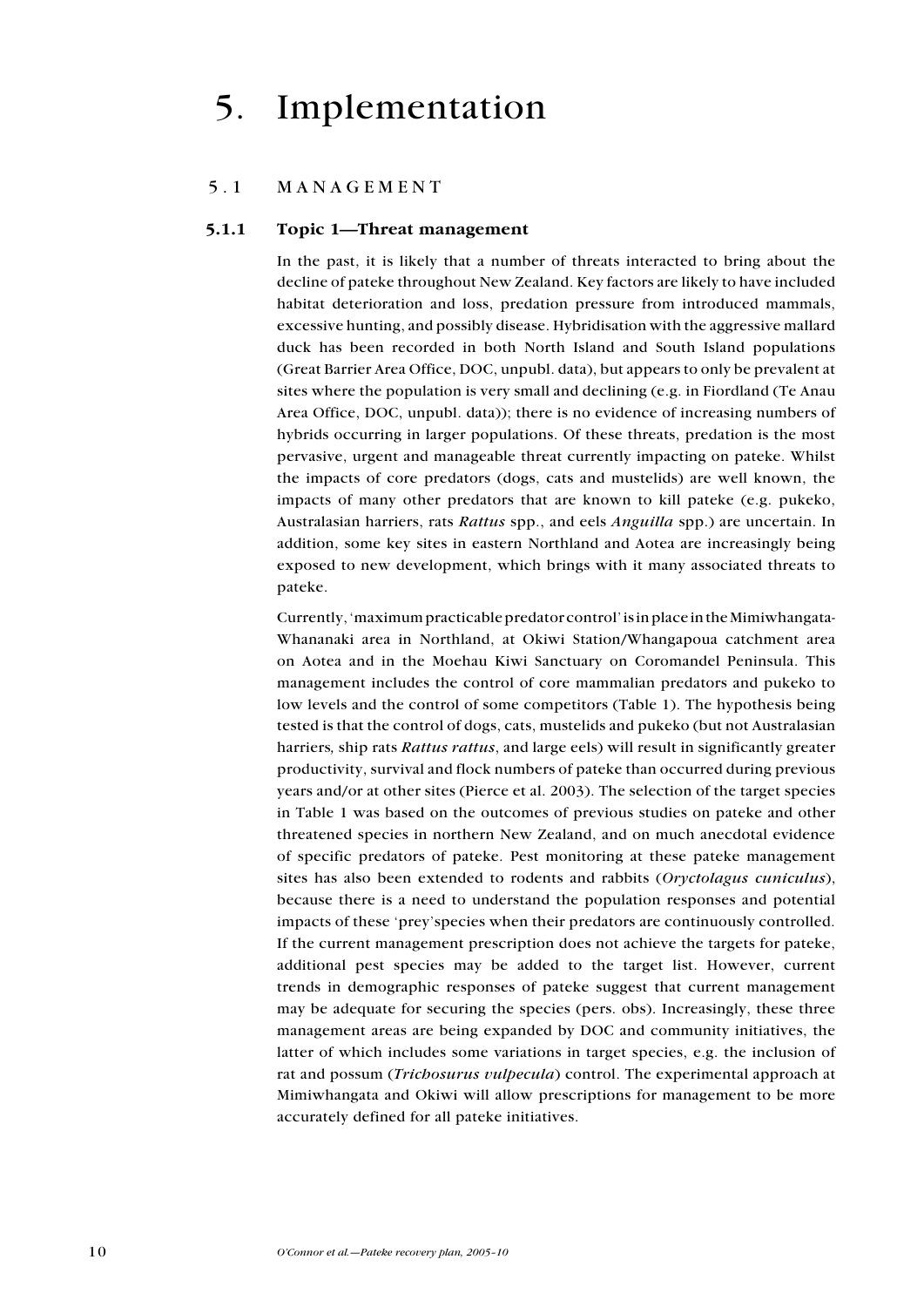Table 1. Core predators and competitors that are being controlled in pateke (Anas chlorotis) management areas.

| <b>MANAGEMENT SITE</b>                              | <b>PREDATORS</b><br>CONTROLLED                                 | <b>COMPETITORS</b><br>CONTROLLED           | PEST MONITORING                                                                                     |
|-----------------------------------------------------|----------------------------------------------------------------|--------------------------------------------|-----------------------------------------------------------------------------------------------------|
| Mimiwhangata area, Northland                        | Dogs<br>Cats<br>Mustelids<br>Pukeko<br>(Also some eel control) | Paradise shelduck<br>Mallard               | Cat and mustelid captures and live<br>sightings; pukeko, harrier and rat<br>abundance.              |
| Okiwi Basin, Great Barrier<br>Island (Aotea Island) | Dogs<br>Cats<br>Pukeko<br>(Mustelids absent)                   | Paradise shelduck<br>Mallard (few present) | Cat captures and sightings; pukeko,<br>harrier, rat and rabbit abundance.                           |
| Moehau, Coromandel                                  | Dogs<br>Cats<br>Mustelids<br>Pukeko                            | Paradise shelduck<br>Mallard               | Cat and mustelid captures. Other pests<br>monitored as part of Moehau Kiwi<br>Sanctuary management. |

#### Issues

- Pateke are nationally endangered and are not secure against extinction. •
- Predators are the primary agents of current pateke decline. •
- Management effort to secure pateke has not been consistently high quality. •
- Increased coastal development poses additional risks to pateke via road-kills and from predation by domestic animals, particularly cats and dogs.
- Awana is ranked as the second most important site for pateke on Aotea and part of this site (the O'Shea block) has been offered for sale to the Crown.
- Many landowners and community groups are keen to assist in pateke recovery but they need advice and support. Conversely, there is resistance amongst some landowners to recognise the implications of their land management. •
- There are potential ripple effects in predator-control areas, e.g. increases in rabbits and rats, and increased attraction of predators to the area.
- Competition from mallards and paradise shelducks (Tadorna variegata) is an issue at many sites.
- Diagnosing the cause of death of monitored birds is often problematic.

#### Objectives and actions

Objective 1.1: Increase the pateke population in the Okiwi Basin (Aotea) to exceed 750 birds in annual trend counts by 2010.

Objective 1.2: Increase the pateke population in the Teal Bay-Mimiwhangata-Whananaki (Northland) managed area to exceed 750 birds in annual trend counts by 2010.

Objective 1.3: Apply maximum practicable predator control in at least one additional catchment on Aotea by July 2007; the first priority site is the Awana catchment.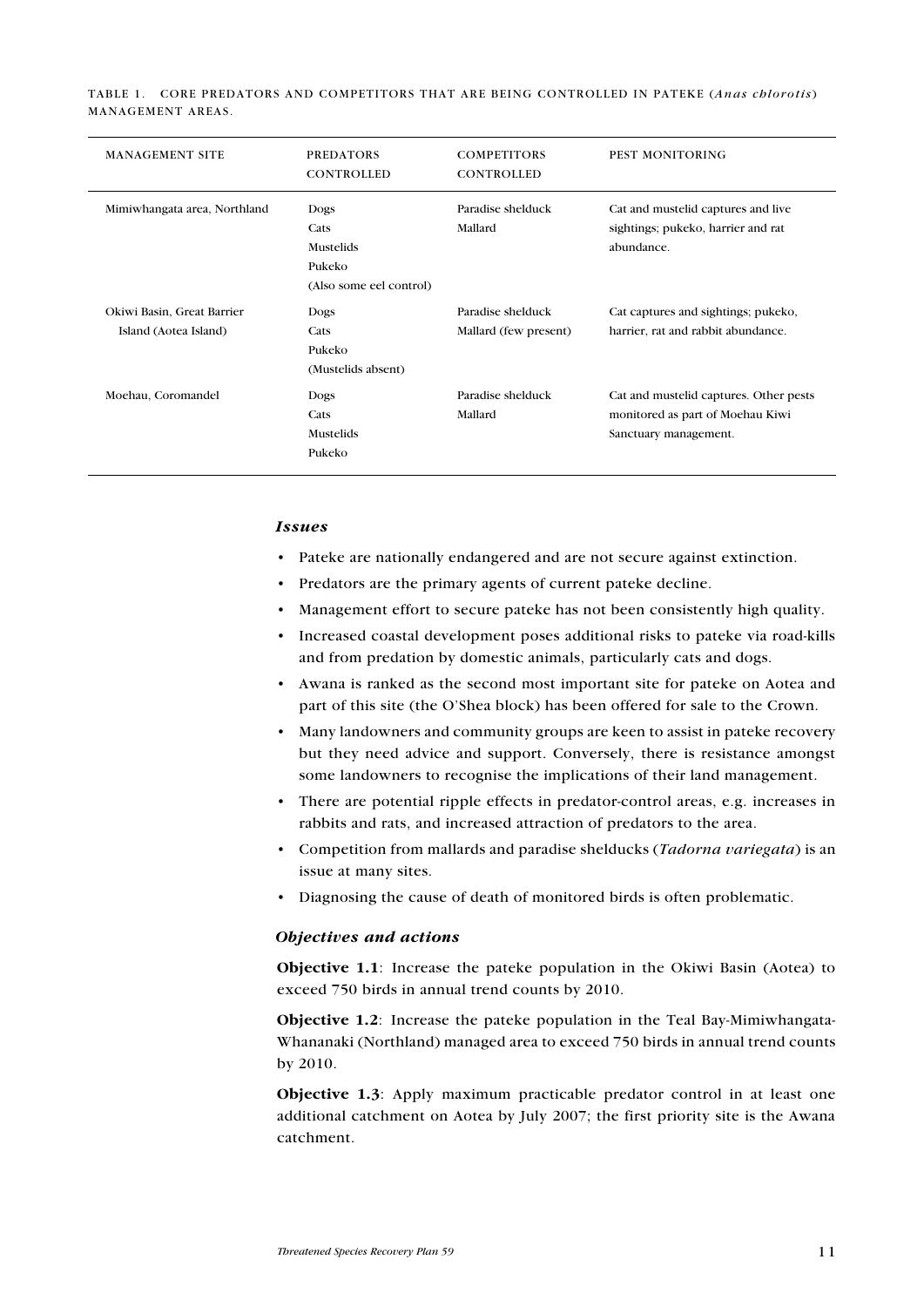| <b>ACTION</b> |                                                                                                                                                                                                                                                                                                                   | ACCOUNTABILITY                                                      | <b>PRIORITY</b> |
|---------------|-------------------------------------------------------------------------------------------------------------------------------------------------------------------------------------------------------------------------------------------------------------------------------------------------------------------|---------------------------------------------------------------------|-----------------|
| 1.1           | Apply sustained maximum practicable predator<br>control (Innes et al 2000) for a specific suite of<br>predators at Okiwi (initially cats, dogs and<br>pukeko) until a successful prescription is<br>identified (Pierce et al. 2003). Apply this<br>prescription throughout the term of the plan.                  | AM (Area Manager)<br>Aotea (Great Barrier<br>Island (Aotea Island)) | Essential       |
| 1.2           | Apply sustained maximum practicable predator<br>control for a specific suite of predators (guided<br>by Okiwi outcome in Action 1.1) in the Awana<br>catchment (or next priority site) on Aotea from<br>2007.                                                                                                     | AM Aotea                                                            | Essential       |
| 1.3           | Apply sustained maximum practicable predator<br>control for a specific suite of predators, initially<br>involving mustelids, cats, dogs and pukeko, in<br>conjunction with localised experimental habitat<br>manipulation in Mimiwhangata area (Teal Bay-<br>Whananaki) throughout the term of the plan.          | AM Whangarei                                                        | Essential       |
| 1.4           | Minimise road deaths of pateke throughout the<br>term of the plan by erecting signage along<br>sections of road where pateke are vulnerable, by<br>managing culverts to allow safe pateke access<br>beneath roads, and by advocating for more<br>careful driving and constructing judder bars in<br>pateke areas. | AM Aotea and<br>AM Whangarei                                        | Essential       |
| 1.5           | Minimise deaths from dogs throughout the<br>term of the plan by advocating for and<br>applying better control of domestic dogs, and<br>ensuring good dog compliance in and around<br>areas important to pateke.                                                                                                   | AM Aotea and<br>AM Whangarei                                        | Essential       |
| 1.6           | Minimise deaths from shooting throughout the<br>term of the plan by advocating for duck hunters<br>to be aware of pateke and identify their targets,<br>and by enforcing legislation where warranted.                                                                                                             | AM Aotea and<br>AM Whangarei                                        | Essential       |
| 1.7           | Minimise impacts of competitors in areas<br>important to pateke throughout the term of<br>the plan by controlling mallards and paradise<br>shelducks.                                                                                                                                                             | AM Aotea and<br>AM Whangarei                                        | High            |
| 1.8           | Continually improve pateke management skills<br>(including predator control) via training and<br>skill sharing.                                                                                                                                                                                                   | AM Aotea,<br>AM Whangarei and<br>recovery group                     | Essential       |
| 1.9           | Maintain biosecurity measures at Aotea,<br>mainland departure points and transport<br>carriers throughout the term of the plan to<br>ensure mustelids are excluded from Aotea.                                                                                                                                    | Conservator Auckland<br>and AM Aotea                                | Essential       |
| 1.10          | Provide ongoing support to Auckland Regional<br>Council and community aspirations for predator<br>eradications from parts (or all) of Aotea.                                                                                                                                                                      | Conservator Auckland<br>and AM Aotea                                | Essential       |
| 1.11          | Provide ongoing support for community<br>initiatives for predator control in Northland.                                                                                                                                                                                                                           | AM Whangarei                                                        | Essential       |
| 1.12          | Implement a regular audit of predator control<br>and monitoring effort, as identified in<br>monitoring guidelines (Pierce et al. 2003).                                                                                                                                                                           | AM Aotea,<br>AM Whangarei and<br>recovery group                     | Essential       |

Continued on next page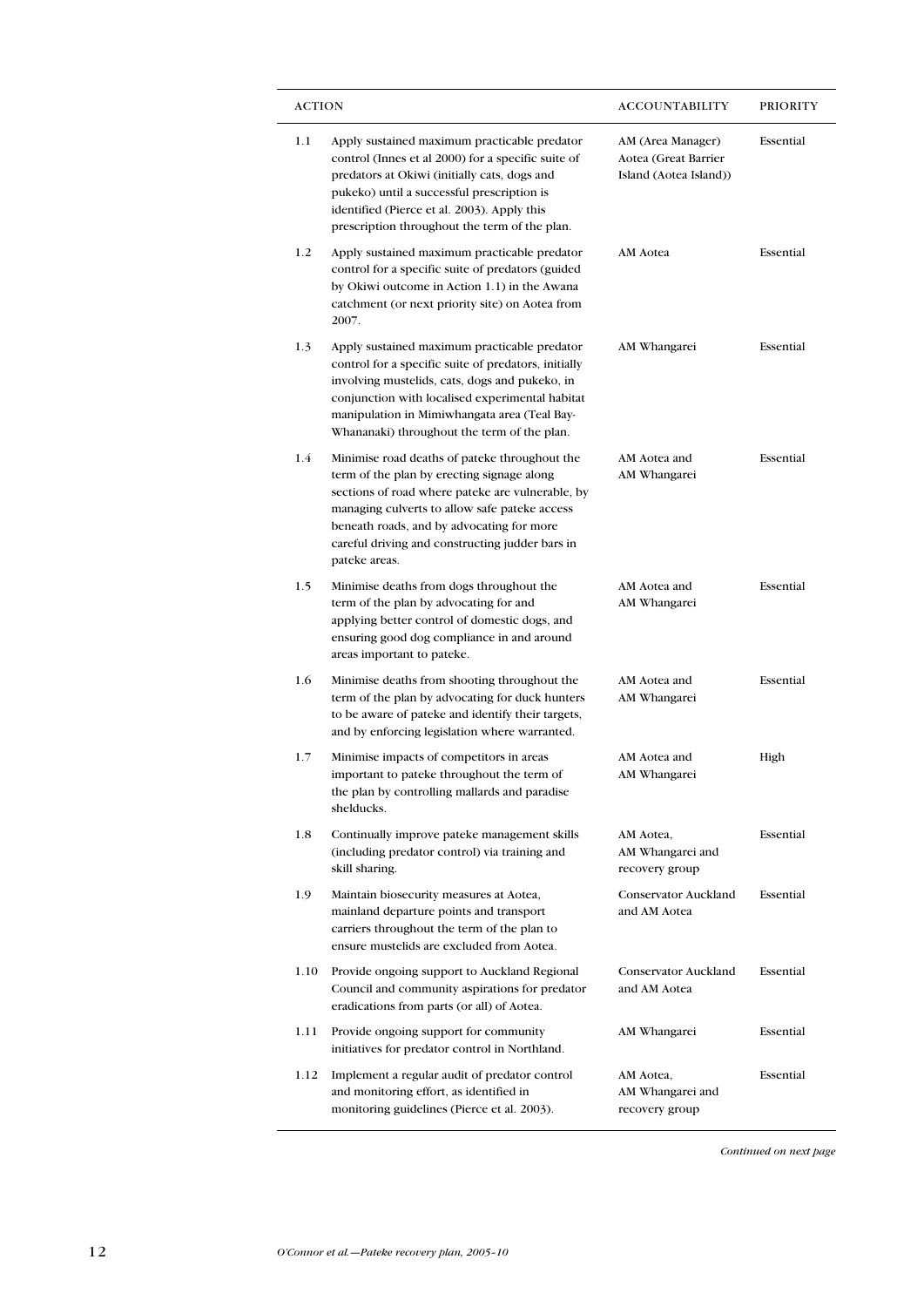| <b>ACTION</b>                                                                                                                                                                                 | <b>ACCOUNTABILITY</b>              | <b>PRIORITY</b>        |
|-----------------------------------------------------------------------------------------------------------------------------------------------------------------------------------------------|------------------------------------|------------------------|
| Implement ongoing necropsy of dead birds as<br>1.13<br>part of routine pateke management activities.                                                                                          | AM Aotea and<br>AM Whangarei       | Essential              |
| Lobby and bid to Nature Heritage Fund and any<br>1.14<br>other potential funding sources for purchase of<br>the O'Shea block in Awana catchment on Aotea.                                     | Conservator Auckland               | Essential<br>Essential |
| 1.15<br>Monitor pateke responses to test the<br>effectiveness of management as per monitoring<br>guidelines.                                                                                  | AM Aotea and<br>AM Whangarei       |                        |
| 1.16<br>Monitor potential ripple effects of predator<br>control on populations of rabbits and rats, and<br>prepare contingency plans to deal with any<br>significant ecological consequences. | AM Aotea and<br>AM Whangarei       | High                   |
| Provide field operators and necropsy<br>1.17<br>specialists with photographic examples of<br>classic 'known predations' and a protocol<br>for evaluating predation events by June 2006.       | Recovery group and<br>AM Whangarei | Essential              |

## 5.1.2 Topic 2—Habitat management

The habitat currently occupied by pateke is markedly different from their historic habitat, which comprised predominantly lowland forest and wetlands (Worthy 2002). These habitat types have been greatly reduced in extent and quality, and now often occur as remnants within a largely cultural environment. Currently, remnant populations of pateke occur mainly in habitat mosaics comprising pasture, wetlands, estuaries and forest edges (Williams 2001; Barker & Williams 2002). Ecological processes are heavily modified in these habitats, with many prolific exotic plants, including grasses, being present, and the megafauna comprising mainly domestic mammalian herbivores. If managed well, however, livestock grazing can be beneficial to pateke (Miller 2004).

#### **Issues**

- Specific habitat management prescriptions to benefit pateke are not well understood
- Grazing management has been largely ad hoc, particularly at Mimiwhangata •
- Potentially negative impacts of fertilising and grazing regimes on terrestrial and aquatic invertebrate communities and Whangapoua Estuary in Okiwi Basin are not well understood •

#### Objectives and actions

Objective 2.1: Apply sustained grazing management at Okiwi Station that is consistent with the Okiwi Recreation Reserve and Whangapoua stewardship area conservation working plan (Davis 2002) until 2010, unless research outcomes dictate a review or change of prescription

Objective 2.2: Prepare and implement a conservation working plan to direct integrated park management of Mimiwhangata Coastal Park by December 2005 that gives primacy to pateke values consistent with the long-term goal of this recovery plan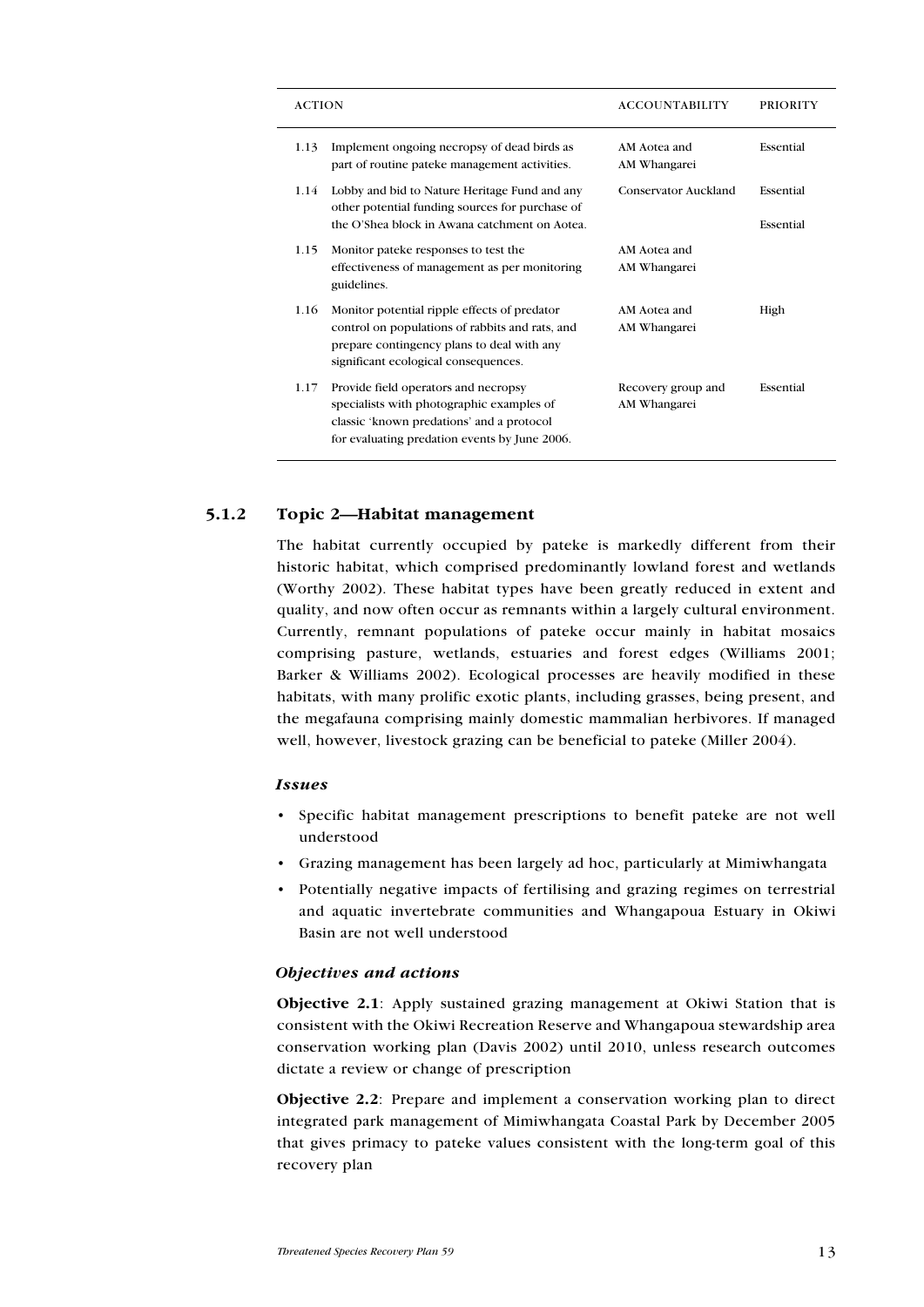| <b>ACTION</b>                                                                                                                                                                                                                                                                                                                                                                                                                                                                                                                                                                             | <b>ACCOUNTABILITY</b>          | <b>PRIORITY</b> |
|-------------------------------------------------------------------------------------------------------------------------------------------------------------------------------------------------------------------------------------------------------------------------------------------------------------------------------------------------------------------------------------------------------------------------------------------------------------------------------------------------------------------------------------------------------------------------------------------|--------------------------------|-----------------|
| 2.1<br>Manage grazing leases to provide consistently<br>suitable habitat for pateke at Okiwi and<br>Mimiwhangata throughout the term of the plan                                                                                                                                                                                                                                                                                                                                                                                                                                          | AM Aotea and<br>AM Whangarei   | Essential       |
| Prepare integrated conservation working plan<br>2.2<br>for Mimiwhangata Coastal Park by December<br>2005, covering biodiversity values, grazing-<br>pressure standards and monitoring, drainage and<br>water manipulation, weed control, fencing,<br>wetlands/ponds, habitat manipulation, tracks<br>and roads, riparian strips, fertiliser regimes,<br>retirement and revegetation, buildings and<br>structures, mammalian pest control and<br>monitoring, and other biota monitoring<br>(e.g. kiwi Apteryx mantelli, shorebirds, rails<br><i>Gallirallus philippensis</i> , and snails) | AM Whangarei                   | Essential       |
| 2.3<br>Review fertiliser regimes at Okiwi and make<br>recommendations that best suit pateke and<br>wider ecological values by June 2005                                                                                                                                                                                                                                                                                                                                                                                                                                                   | AM Aotea and<br>recovery group | Essential       |

## 5.1.3 Topic 3—Reintroduction

Past attempts to reintroduce pateke largely failed due to inadequate planning and site management, and a general lack of monitoring (Innes et al. 2000). The current knowledge of predator impacts and advances in predator control methodology provide many opportunities for re-establishing populations of pateke in their former range. During the term of this plan, one large population will be established at Moehau-Port Charles (Coromandel Peninsula) and initial releases will be made at one or more additional sites, with the aim of establishing large populations (Pierce et al. 2002). Smaller scale releases are also anticipated to establish or enhance populations at suitable sites where community-based predator control regimes are in place or to test and develop release techniques (experimental releases) for broader application. Potential release sites have been assessed and ranked nationally against key criteria by Maloney et al. (2001). This is a 'living document', which will be updated regularly and will guide selection of the most suitable sites for reintroduction. One consideration will be the geographic spread of pateke populations nationally and opportunities for 'insurance' by having many secure populations separated by geographic distance.

## Issues

- Little knowledge was obtained about why past reintroductions failed •
- The captive-breeding and rearing programme has not been effectively utilised in the past •
- Reintroductions of captive-bred birds allow the establishment of new populations and the enhancement of existing isolated remnant ones, without impacting core wild populations •
- Current opportunities for re-establishing new populations are mostly in northern New Zealand, but it is desirable to gain a wide geographic spread of populations in order to minimise the chance of catastrophic stochastic events (e.g. disease) negatively impacting the persistence of the species •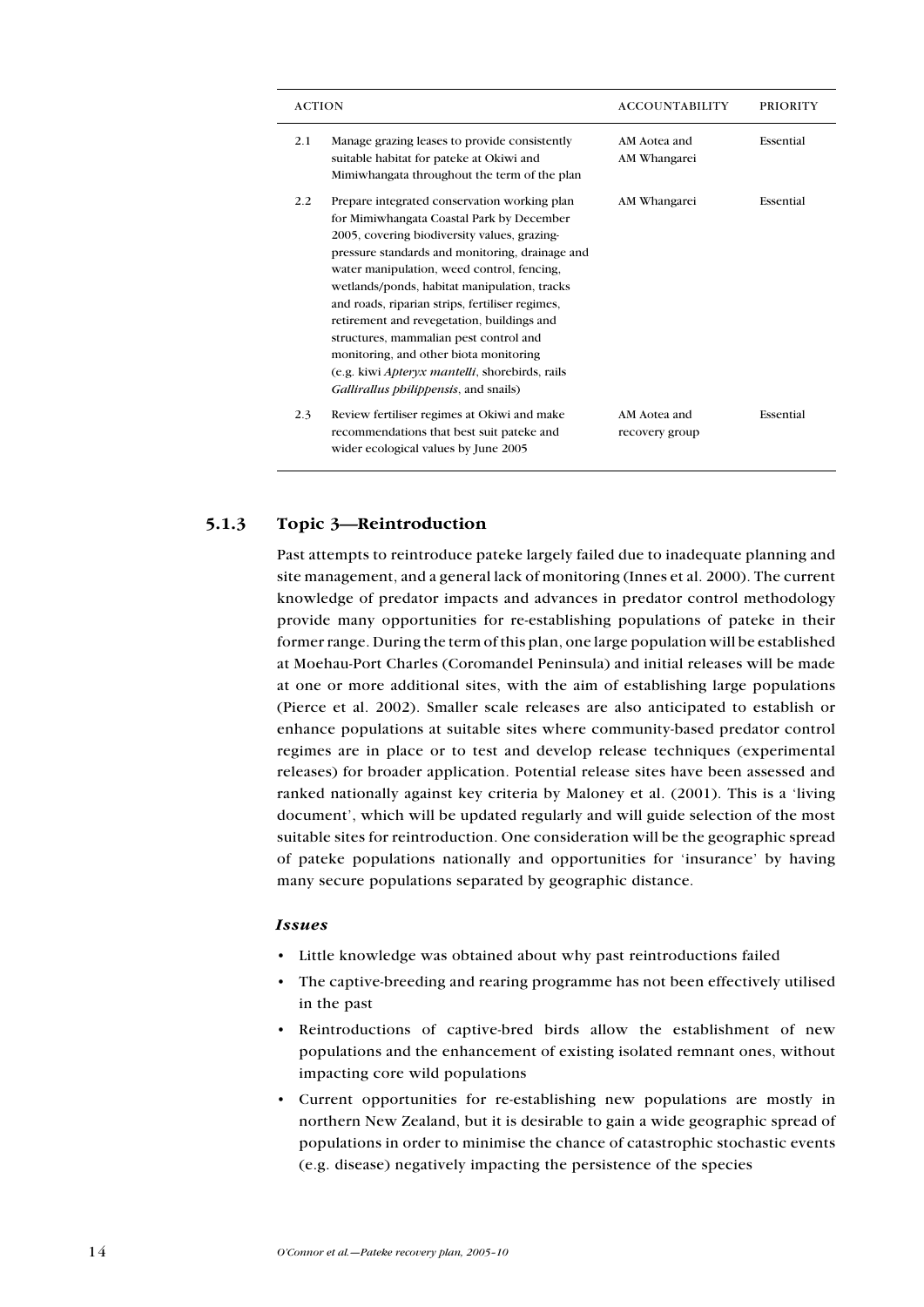- In some areas, populations may be recovering following the protection of one or two pairs, which could result in some genetic bottlenecking
- There is a growing interest amongst community groups to host pateke reintroductions, which raises a potential 'quantity v. quality' conflict due to the limited availability of captive birds for release

## Objectives and actions

Objective 3.1: Establish secure breeding population of at least 200 birds at Moehau Kiwi Sanctuary by 2010

Objective 3.2: Test and refine release techniques by applying experimental approaches aimed at establishing pateke at release sites and creating new populations in the long term

| <b>ACTION</b> |                                                                                                                                                                                                                                                                                             | ACCOUNTABILITY                   | <b>PRIORITY</b> |
|---------------|---------------------------------------------------------------------------------------------------------------------------------------------------------------------------------------------------------------------------------------------------------------------------------------------|----------------------------------|-----------------|
| 3.1           | Release c. 40-50 birds annually at Moehau until<br>projected target (of 200 birds by 2010) is on track                                                                                                                                                                                      | AM Hauraki and<br>recovery group | Essential       |
| 3.2           | Adapt predator management prescription<br>annually as necessary in and around release site<br>to improve survival, residency, productivity and<br>recruitment during reintroduction effort                                                                                                  | AM Hauraki and<br>recovery group | Essential       |
| 3.3           | Integrate predator management prescription for<br>pateke in the wider Moehau-Waikawau area with<br>that of kiwi by 2005, and review and adapt annually<br>for long-term protection of the new population                                                                                    | AM Hauraki and<br>recovery group | Essential       |
| 3.4           | Implement pre-release conditioning and quarantine<br>protocols annually (Gummer & Evans 2003)                                                                                                                                                                                               | AM Hauraki and<br>recovery group | Essential       |
| 3.5           | Test effectiveness of supplementary feeding<br>regime annually                                                                                                                                                                                                                              | Recovery group                   | Essential       |
| 3.6           | Implement annual monitoring as per monitoring<br>guidelines (Pierce et al. 2003)                                                                                                                                                                                                            | AM Hauraki and<br>recovery group | Essential       |
| 3.7           | Continually support community-led predator-<br>control initiatives                                                                                                                                                                                                                          | AM Hauraki                       | Essential       |
| 3.8           | Minimise road deaths throughout the term of the<br>plan by erecting signage along road sections<br>where pateke are vulnerable, by managing<br>culverts to allow safe pateke access beneath roads,<br>and by advocating for more careful driving and<br>placing judder bars in pateke areas | AM Hauraki                       | Essential       |
| 3.9           | Minimise deaths from dogs throughout the<br>term of the plan by advocating for and applying<br>better control of domestic dogs, and ensuring<br>good dog compliance in and around areas that<br>are important to pateke                                                                     | AM Hauraki                       | Essential       |
| 3.10          | Continually advocate for duck hunters to<br>identify their targets and avoid shooting pateke,<br>and enforce legislation where warranted                                                                                                                                                    | AM Hauraki                       | Essential       |
| 3.11          | Control competing waterfowl (mallard and<br>paradise shelduck) in areas that are important<br>to pateke throughout the term of the plan                                                                                                                                                     | AM Hauraki                       | Essential       |
| 3.12          | Continually build capability and skills for pateke<br>management via training and skill sharing                                                                                                                                                                                             | AM Hauraki                       | Essential       |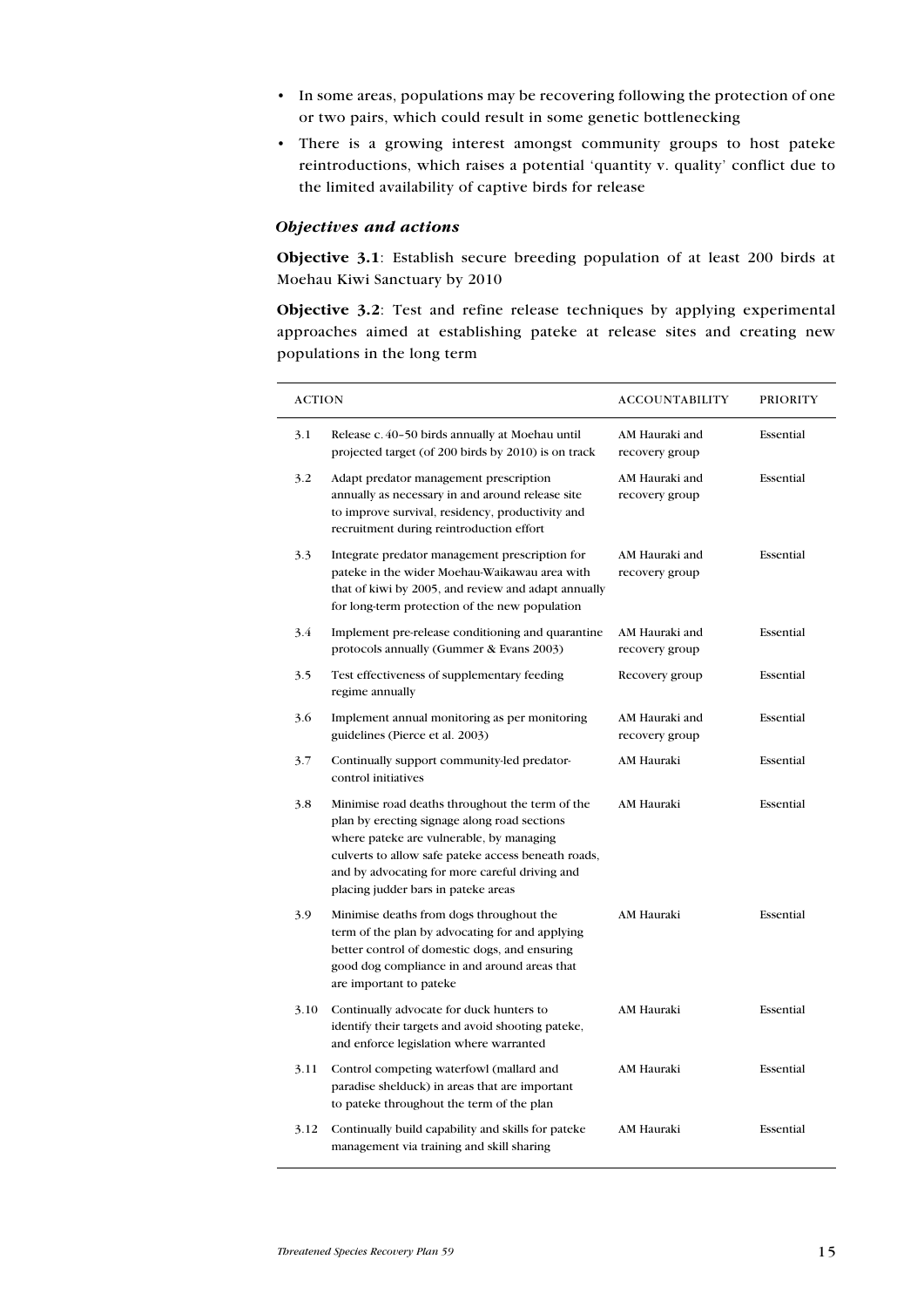Objective 3.3: Begin pateke releases at a fourth additional suitable site from 2008, with the aim of establishing a large breeding population of at least 200 birds

 $\overline{a}$ 

| <b>ACTION</b> |                                                                                                                                                                | <b>ACCOUNTABILITY</b>                      | PRIORITY  |
|---------------|----------------------------------------------------------------------------------------------------------------------------------------------------------------|--------------------------------------------|-----------|
| 3.13          | Re-assess and rank mainland and island site options<br>at least every 2 years as per Maloney et al. (2001)                                                     | Recovery group                             | Essential |
| 3.14          | Prepare and approve a translocation proposal for<br>pateke release at fourth site                                                                              | Appropriate managers<br>and recovery group | Essential |
| 3.15          | Consult with Ngai Tahu about translocations within<br>their rohe, and with other iwi depending on release<br>site, as part of relevant translocation proposals | Appropriate managers                       | Essential |
| 3.16          | Implement release programme at fourth site                                                                                                                     | Appropriate manager                        | Essential |

Objective 3.4: Begin pateke releases aimed at establishing or enhancing moderate to large populations (100–200+ birds) at sites where management is led by the community from 2007

| <b>ACTION</b>                                                                                                                                         | <b>ACCOUNTABILITY</b> | <b>PRIORITY</b> |
|-------------------------------------------------------------------------------------------------------------------------------------------------------|-----------------------|-----------------|
| Evaluate and recommend site(s) suitable for<br>3.17<br>management of pateke recovery led by the<br>community and provide technical advice and support | Recovery group        | Essential       |

Objective 3.5: Sustain pateke presence on Mana, Kapiti, Tiritiri Matangi and Hauturu/Little Barrier Islands, and Warrenheip and Karori mainland sanctuaries, where practicable, to contribute to the security of the species nationally, and respond to any significant sightings in Fiordland

| <b>ACTION</b> |                                                                                                                                                              | <b>ACCOUNTABILITY</b>                                                           | <b>PRIORITY</b> |
|---------------|--------------------------------------------------------------------------------------------------------------------------------------------------------------|---------------------------------------------------------------------------------|-----------------|
| 3.18          | Implement management of threats throughout<br>the term of the plan                                                                                           | AM Kapiti,<br>AM Warkworth and<br>Managers Warrenheip<br>and Karori sanctuaries | High            |
| 3.19          | Implement quarantine and predator-control<br>contingency measures throughout the term of<br>the plan                                                         | AM Kapiti,<br>AM Warkworth and<br>Managers Warrenheip<br>and Karori sanctuaries | High            |
| 3.20          | Implement monitoring as per monitoring<br>guidelines (Pierce et al. 2003) throughout the<br>term of the plan                                                 | AM Kapiti,<br>AM Warkworth and<br>Managers Warrenheip<br>and Karori sanctuaries | High            |
| 3.21          | Evaluate need for additional pateke introductions<br>to sustain local populations                                                                            | Recovery group                                                                  | High            |
| 3.22          | Respond to significant sightings of birds in<br>Fiordland with additional survey and evaluation of<br>the potential for translocation, e.g. to Anchor Island | Southland Conservancy<br>and recovery group                                     | High            |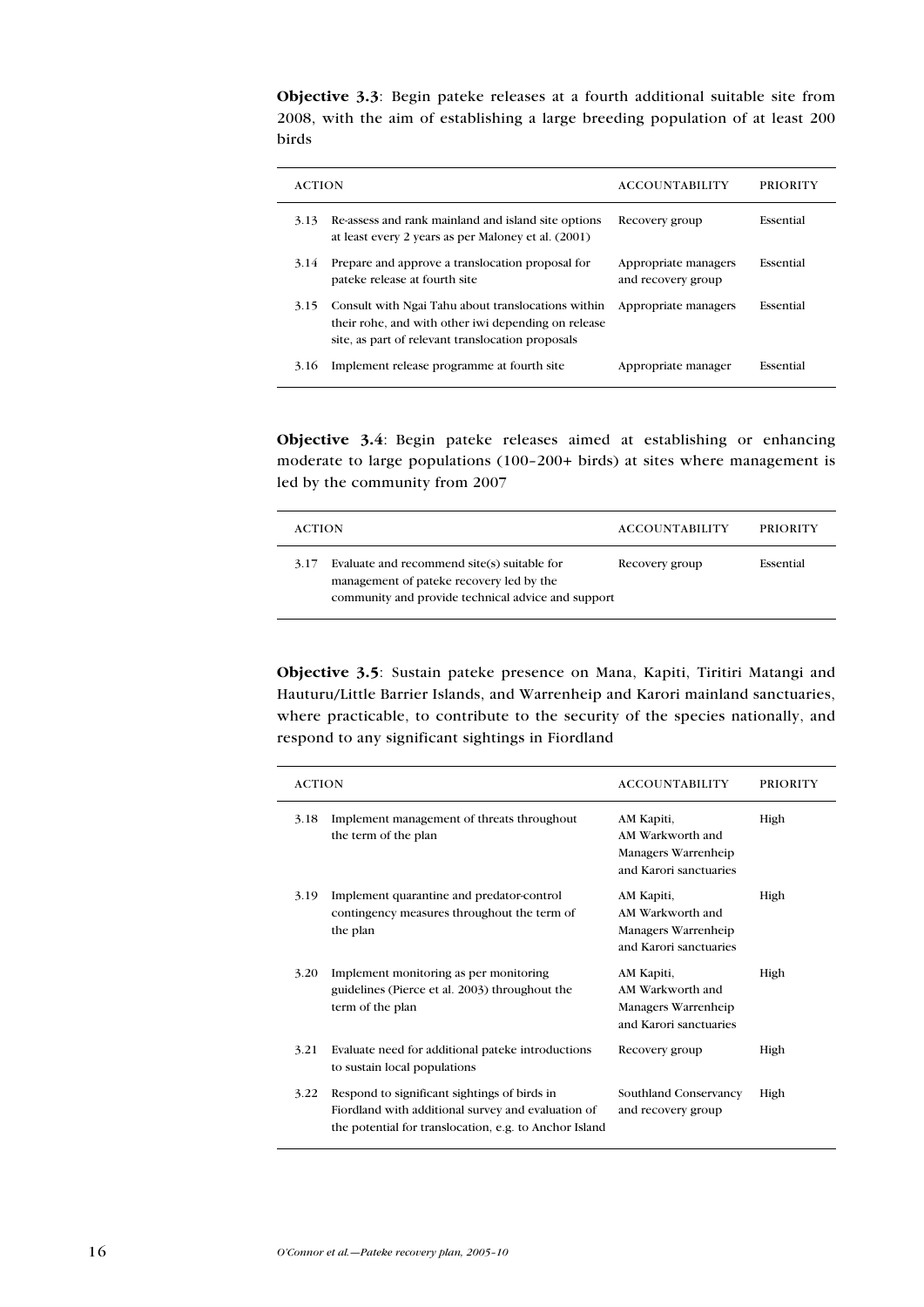Objective 3.6: Implement pateke captive management plan throughout the term of this plan

| <b>ACTION</b> |                                                                                                                                                                                                                                                                                                                     | <b>ACCOUNTABILITY</b> | <b>PRIORITY</b> |
|---------------|---------------------------------------------------------------------------------------------------------------------------------------------------------------------------------------------------------------------------------------------------------------------------------------------------------------------|-----------------------|-----------------|
| 3.23          | Ensure genetic integrity and numbers of captive<br>population by the transfer of new bloodlines from<br>wild pateke populations (Dumbell 2000) annually<br>between 2004 and 2006 (O'Connor 2004)                                                                                                                    | Recovery group        | Essential       |
| 3.24          | Implement best-practice captive management<br>procedures (including disease surveillance,<br>pre-release conditioning and quarantine procedures)<br>as identified in captive management plan, husbandry<br>manual (Gummer & Evans 2003), release strategy<br>(Pierce et al. 2002) and other best-practice documents | Recovery group        | Essential       |
| 3.25          | Produce birds of sufficient quality for annual<br>releases within required timeframe                                                                                                                                                                                                                                | Recovery group        | Essential       |
| 3.26          | Use captive birds to advocate pateke conservation                                                                                                                                                                                                                                                                   | Recovery group        | High            |
| 3.27          | Implement disease surveillance/pathology when<br>capturing new birds (Gummer & Evans 2003)                                                                                                                                                                                                                          | Recovery group        | Essential       |

## 5.1.4 Topic 4—Legal protection/planning

Pateke are threatened by activities that can be addressed by statutory authorities through appropriate legislation, regulations, consent processes and other policies.

#### Issues

- Predation by domestic dogs and cats in coastal areas is likely to increase
- Disturbance at key flock and feeding sites is likely to escalate with coastal development and its associated pressures
- Mortality rates on roads are likely to be increasing in most pateke areas

## Objectives and actions

Objective 4.1: Mitigate threats to pateke through legal and planning mechanisms throughout the term of this plan

| <b>ACTION</b> |                                                                                                                                                                                                               | <b>ACCOUNTABILITY</b>                                              | PRIORITY  |
|---------------|---------------------------------------------------------------------------------------------------------------------------------------------------------------------------------------------------------------|--------------------------------------------------------------------|-----------|
| 4.1           | Minimise the impacts of dogs on pateke via robust<br>dog exclusion, advocacy, control, and enforcement<br>in and around key sites, including sites that<br>have sufficient habitat to allow pateke to recover | Conservators and<br>area managers                                  | Essential |
| 4.2           | Minimise the impacts of pet dogs and cats via<br>subdivision opposition or mitigation,<br>e.g. pet-free covenants on subdivisions                                                                             | Conservators, area<br>managers and community<br>relations managers | Essential |
| 4.3           | Minimise road deaths of pateke by imposing speed<br>limits, judder bars, better culvert designs, etc.                                                                                                         | Conservators and<br>area managers                                  | Essential |

Continued on next page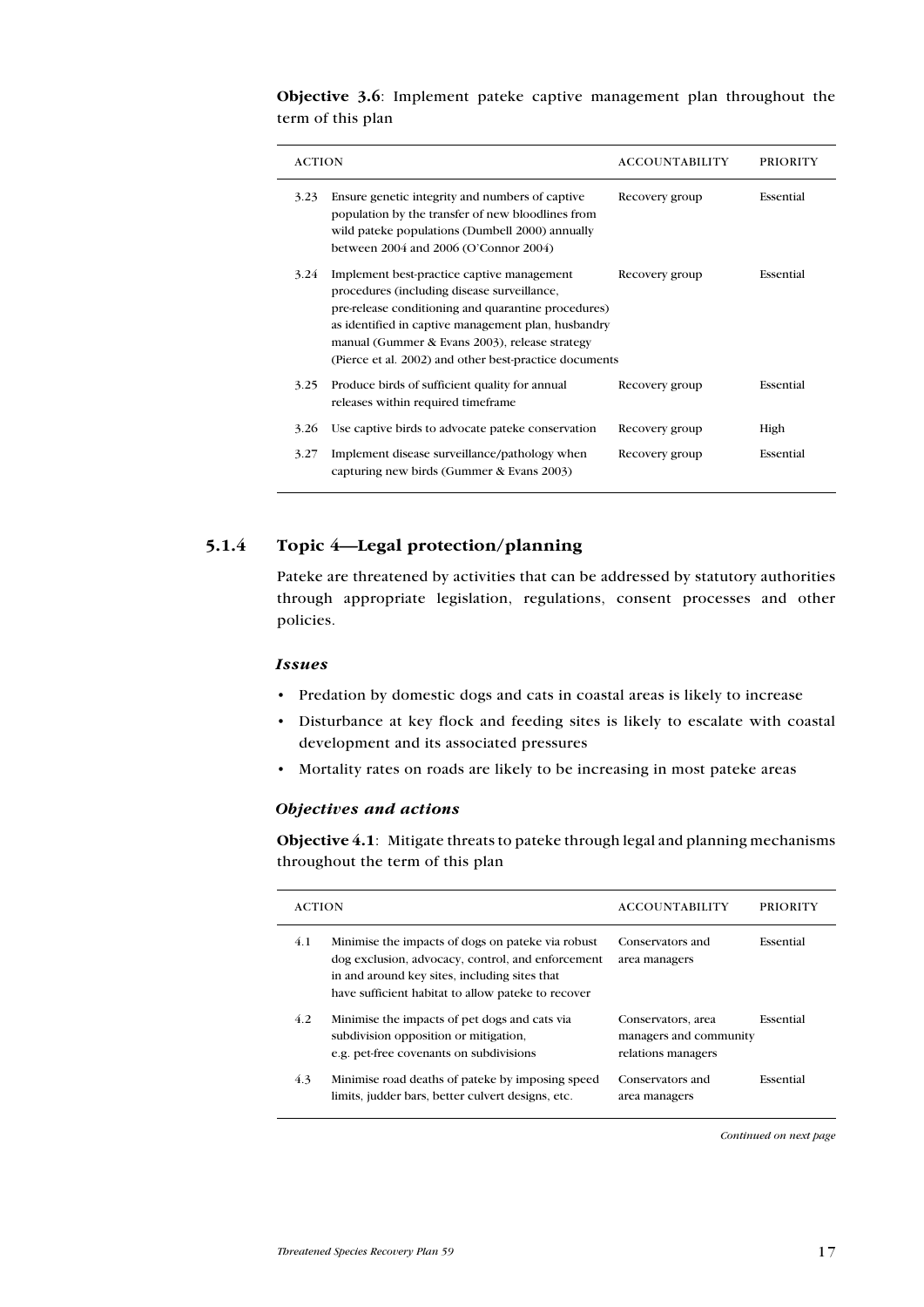| <b>ACTION</b> |                                                                                                                                                                                                      | <b>ACCOUNTABILITY</b>             | PRIORITY  |
|---------------|------------------------------------------------------------------------------------------------------------------------------------------------------------------------------------------------------|-----------------------------------|-----------|
| 4.4           | Provide better statutory protection through the<br>purchase and gazetting of new reserves within<br>and around key sites, including sites that have<br>sufficient habitat to allow pateke to recover | Conservators and<br>area managers | Essential |
| 4.5           | Advocate for developers to provide compensation<br>or mitigation for pateke habitat values that are lost<br>or degraded, through tangible contributions to the<br>pateke recovery programme          | Conservators and<br>area managers | Essential |
| 4.6           | Promote appropriate statutory and policy<br>provisions (as in Actions $4.1-4.5$ above) for<br>important pateke areas to be added to district<br>plans when they are being reviewed                   | Conservators and<br>area managers | Essential |

## 5.1.5 Topic 5—Recovery group

The Pateke Recovery Group has a pivotal role in providing recommendations and ongoing technical advice for the recovery of pateke.

#### Issues

- Technical advice to secure pateke has not been consistently high quality
- There is a lack of continuity of skills amongst pateke recovery programme workers •
- Management and monitoring techniques need to be viable and cost-effective in the long term •

### Objectives and actions

Objective 5.1: Conservation managers receive high-quality technical advice that enables the recovery of pateke throughout the term of this plan

| <b>ACTION</b> |                                                                                                                                                                                                                                                                                  | <b>ACCOUNTABILITY</b>                | <b>PRIORITY</b> |
|---------------|----------------------------------------------------------------------------------------------------------------------------------------------------------------------------------------------------------------------------------------------------------------------------------|--------------------------------------|-----------------|
| 5.1           | Ensure the recovery group has an appropriate<br>composition (mix of DOC employees and<br>stakeholders), an appropriate balance of skills<br>(technical, operational, public relations and<br>leadership), and an appropriate capacity of key<br>members, as per role descriptors | Regional General<br>Manager Northern | Essential       |
| 5.2           | Recovery group leader and science coordinator to<br>undertake biannual (or more frequent, if required)<br>site visits to help resolve issues and ensure high<br>quality of management and monitoring effort                                                                      | Recovery group                       | Essential       |
| 5.3           | Lead and provide strategic direction to the<br>pateke recovery programme                                                                                                                                                                                                         | Recovery group                       | Essential       |
| 5.4           | Actively facilitate the implementation of<br>recovery group recommendations by feeding<br>recommended actions into the management line<br>as and when appropriate                                                                                                                | Recovery group                       | Essential       |

Continued on next page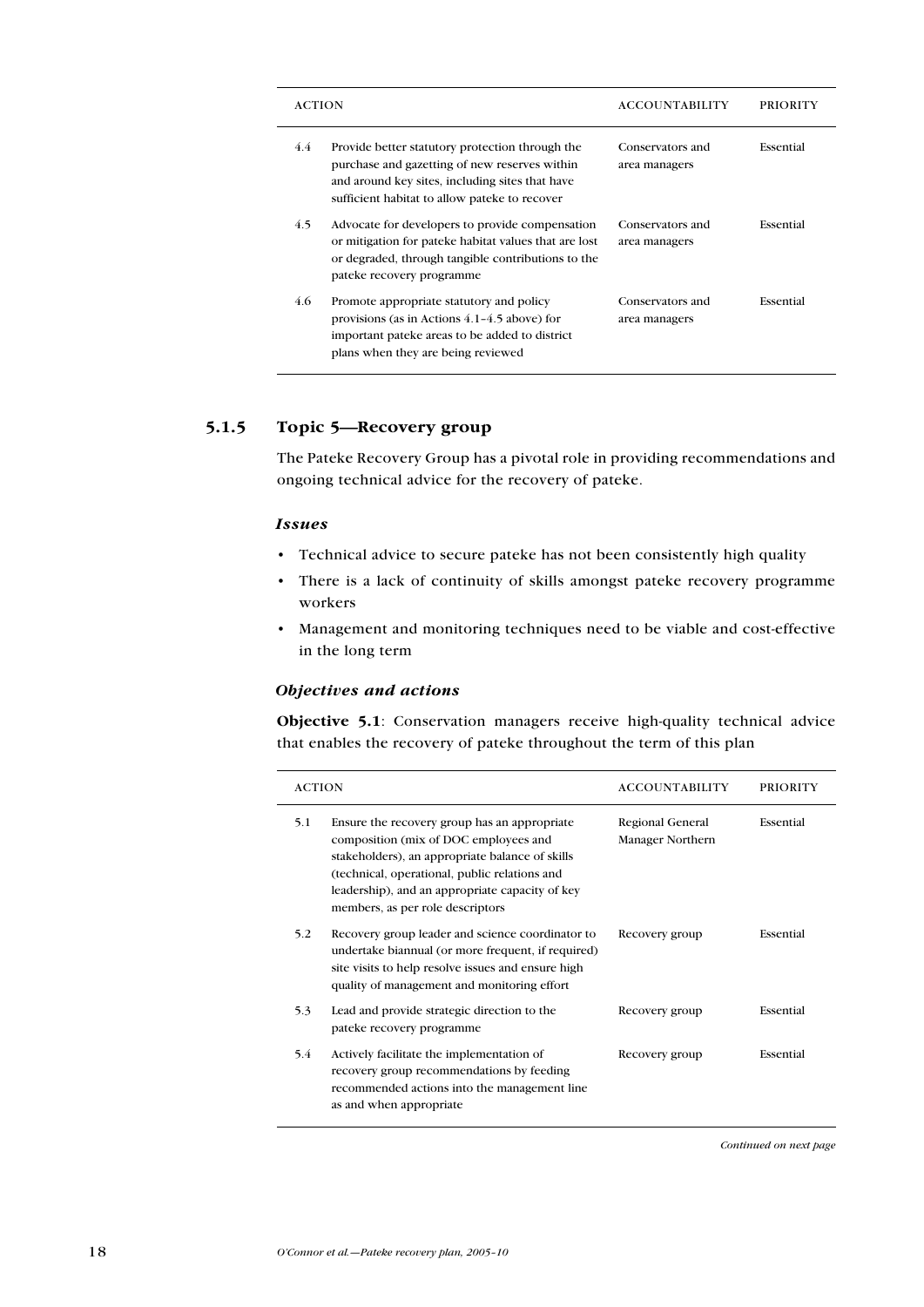| <b>ACTION</b> |                                                                                                                                                                                                                               | <b>ACCOUNTABILITY</b> | PRIORITY  |
|---------------|-------------------------------------------------------------------------------------------------------------------------------------------------------------------------------------------------------------------------------|-----------------------|-----------|
| 5.5           | Strengthen relationships with key programme<br>stakeholders, including landowners, leaseholders,<br>institutions with captive populations, iwi,<br>community groups, Fish and Game New Zealand,<br>and research organisations | Recovery group        | Essential |
| 5.6           | Regularly update monitoring guidelines to reflect<br>current best practice                                                                                                                                                    | Recovery group        | Essential |

Objective 5.2: Ensure that pateke recovery programme workers are highly skilled throughout the term of this plan

| <b>ACTION</b> |                                                                                                          | <b>ACCOUNTABILITY</b>                      | <b>PRIORITY</b> |
|---------------|----------------------------------------------------------------------------------------------------------|--------------------------------------------|-----------------|
| 5.7           | Actively facilitate skill-sharing and training<br>opportunities for pateke recovery programme<br>workers | Appropriate managers<br>and recovery group | Essential       |
| 5.8           | Ensure workers follow best-practice guidelines                                                           | Recovery group and<br>programme managers   | Essential       |

## 5.2 COMMUNITY RELATIONS

### 5.2.1 Topic 6—Community-led conservation initiatives

In addition to the captive breeding network, there is a growing interest in community-led conservation initiatives. DOC only has the capacity to secure pateke in limited areas. However, in other areas, community groups are beginning to see pateke return to well-managed private lands. Therefore, there are clear opportunities for DOC to support community groups in the protection of pateke. This collaborative approach will lead to the recovery of pateke over a very wide geographical area.

#### **Issues**

- Community-based conservation groups are supportive, but are not always adequately resourced or supported to protect pateke
- Communities, landowners and tangata whenua are sometimes not aware of the plight of pateke and the opportunities that exist for them to be involved in pateke recovery
- Landowners may not be engaged in management practices that are sympathetic to pateke in areas where pateke remain
- Feeding areas, flock and roost sites, and breeding areas are often not protected from disturbance by people and their vehicles, boats, pets, etc.
- Pateke are sometimes shot by duck hunters •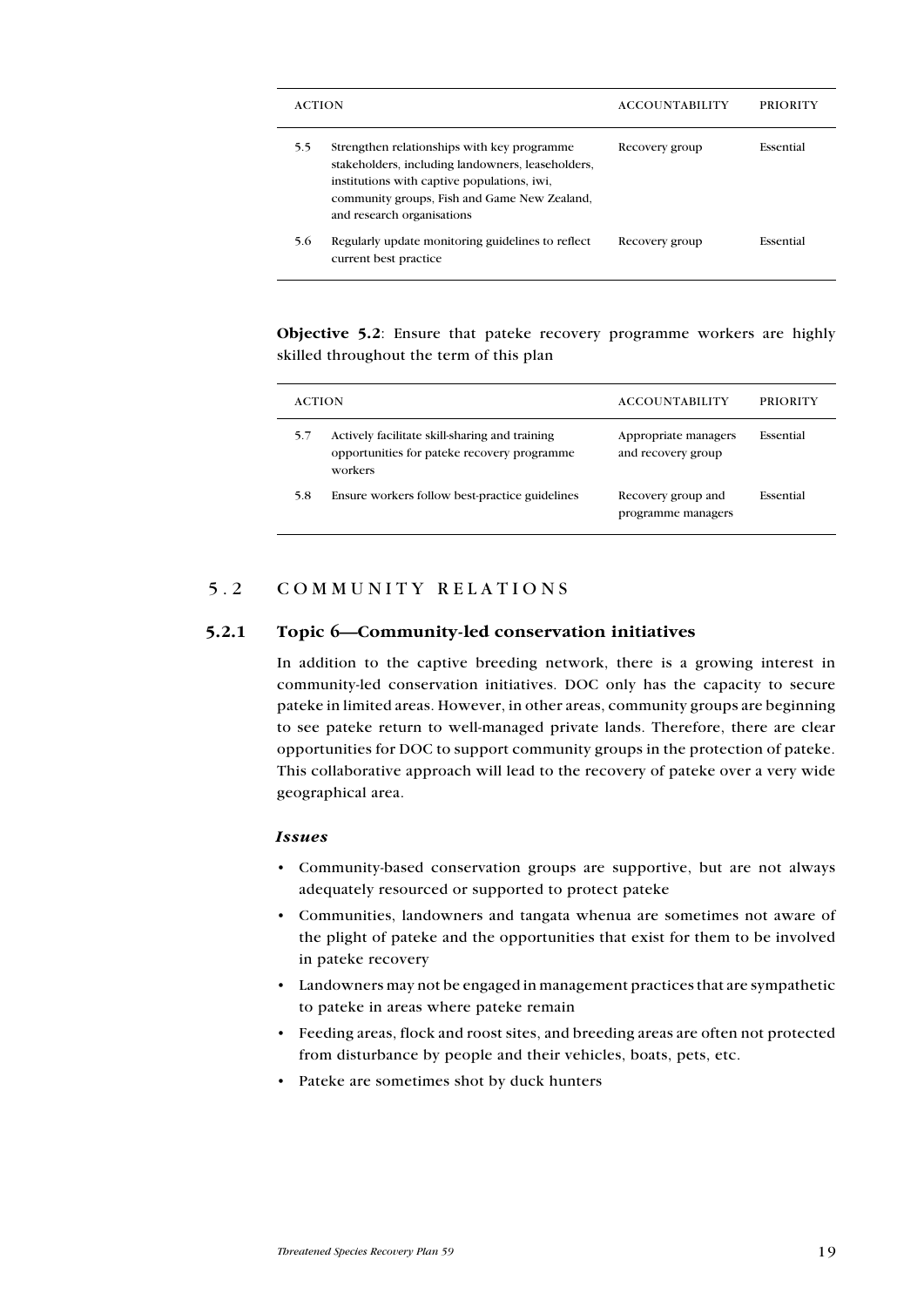## Objectives and actions

Objective 6.1: Establish a platform for broader iwi- and community-led pateke recovery by 2006

| <b>ACTION</b> |                                                                                                                                                                                    | <b>ACCOUNTABILITY</b>                                                                        | <b>PRIORITY</b> |
|---------------|------------------------------------------------------------------------------------------------------------------------------------------------------------------------------------|----------------------------------------------------------------------------------------------|-----------------|
| 6.1           | Share pateke knowledge and provide ongoing<br>technical advice to iwi and community groups<br>aiming to protect pateke mainly on private land                                      | Conservators,<br>area managers and<br>recovery group                                         | Essential       |
| 6.2           | Prepare a survival guide for pateke protection<br>and distribute to appropriate iwi, community<br>groups and forums by 2006                                                        | Recovery group                                                                               | Essential       |
| 6.3           | Encourage iwi and community ownership of<br>pateke issues (e.g. road-kills, pets and predators)<br>and voluntary codes of conduct and practice<br>throughout the term of this plan | Conservators,<br>area managers and<br>recovery group                                         | Essential       |
| 6.4           | Advocate for reduced disturbance to pateke<br>feeding, nesting and roosting areas throughout<br>the term of this plan (also refer to Action 10.6)                                  | Conservators and<br>area managers                                                            | Essential       |
| 6.5           | Provide technical advice and support to groups<br>that will extend the number of managed sites in<br>Northland beyond Mimiwhangata area and<br>Russell Peninsula by 2006           | Northland Conservator,<br>AM Whangarei Area,<br>AM Bay of Islands Area<br>and recovery group | Essential       |
| 6.6           | Provide technical advice and support to groups<br>that will extend the number of managed sites on<br>Aotea by 2006                                                                 | Auckland Conservator.<br>AM Aotea and<br>recovery group                                      | Essential       |

Objective 6.2: Broaden public support and involvement in the pateke recovery programme throughout the term of this plan

| <b>ACTION</b> |                                                                                                                                                   | <b>ACCOUNTABILITY</b>              | <b>PRIORITY</b> |
|---------------|---------------------------------------------------------------------------------------------------------------------------------------------------|------------------------------------|-----------------|
| 6.7           | Improve consultation with landowners, iwi and<br>other stakeholders throughout the term of this plan                                              | Area managers and<br>conservators  | Essential       |
| 6.8           | Provide school kits in areas with pateke<br>populations by 2006                                                                                   | Recovery group<br>and conservators | Essential       |
| 6.9           | Provide media releases at significant times,<br>including pateke releases, flock counts and<br>predation events, throughout the term of this plan | Area managers<br>and conservators  | Essential       |
| 6.10          | Provide practical advocacy tools (signs,<br>brochures, etc.) by 2006                                                                              | Area managers<br>and conservators  | Essential       |
| 6.11          | Improve awareness of pateke in duck shooting<br>fraternity by 2006                                                                                | Area managers<br>and conservators  | Essential       |
| 6.12          | Improve awareness of domestic dog and cat<br>threats throughout the term of this plan                                                             | Area managers<br>and conservators  | Essential       |
| 6.13          | Improve awareness of road-kill threat throughout<br>the term of this plan                                                                         | Area managers<br>and conservators  | Essential       |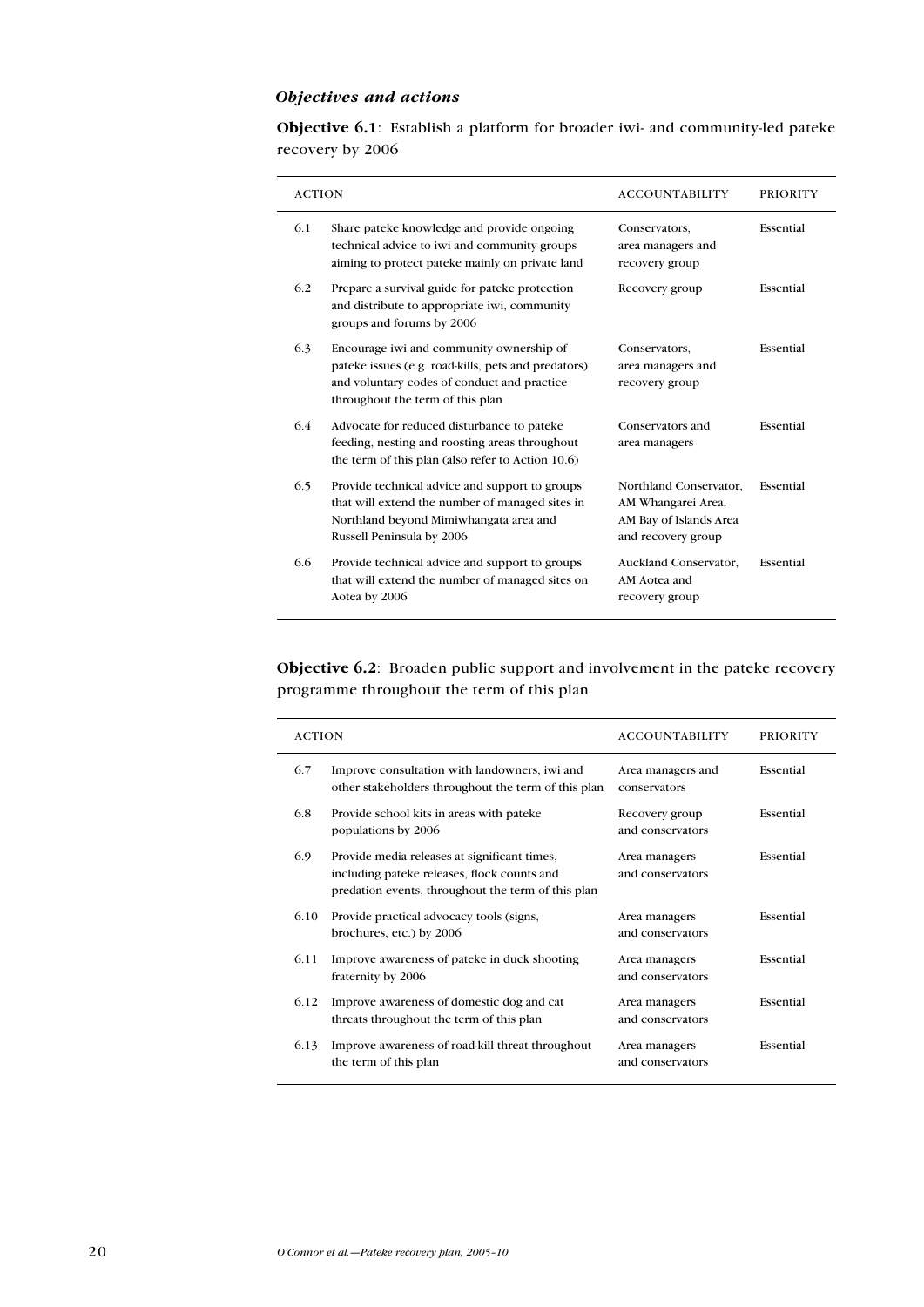## 5.2.2 Topic 7—National interest groups, landowners and conservation groups

Several national interest groups and pateke breeders have been supporting pateke recovery for many years. In recent years, increasing numbers of landowners and conservation groups have also supported pateke initiatives. All of these groups and individuals have important roles in the recovery of pateke, and their effectiveness could be greatly enhanced with increased funding.

### Objectives and actions

Objective 7.1: Proactively engage in collaborative pateke recovery effort with 'Ducks Unlimited', 'Brown Teal Conservation Trust', pateke captive breeders and other key interest groups throughout the term of this plan

Objective 7.2: Foster connections and support iwi, private landowners and community groups both in areas that currently have pateke and in areas where the birds could recover in the future throughout the term of the plan

| <b>ACTION</b> |                                                                                                                                                                     | <b>ACCOUNTABILITY</b>                                | <b>PRIORITY</b> |
|---------------|---------------------------------------------------------------------------------------------------------------------------------------------------------------------|------------------------------------------------------|-----------------|
| 7.1           | Implement ongoing public relations initiatives<br>to raise the profile of pateke and the recovery<br>programme                                                      | Conservators and<br>area managers                    | Essential       |
| 7.2           | Continually strengthen networks and implement<br>information sharing (e.g. Pateke Roundup) among<br>national interest groups, landowners and<br>conservation groups | Conservators,<br>area managers and<br>recovery group | Essential       |
| 7.3           | Develop and publish best-practice documents,<br>including predator control, grazing, monitoring<br>and pateke survival guide, throughout the term<br>of this plan   | Recovery group                                       | Essential       |
| 7.4           | Support funding applications by groups and<br>landowners involved in the protection and<br>recovery of pateke throughout the term of this plan                      | Conservators,<br>area managers and<br>recovery group | Essential       |
| 7.5           | Provide ongoing technical support for groups<br>and landowners involved in the protection and<br>recovery of pateke                                                 | Conservators,<br>area managers and<br>recovery group | Essential       |

## 5.2.3 Topic 8—Tangata whenua

Pateke are an important taonga for many iwi. Objective 8.1 sets out actions for engaging collaboratively with tangata whenua; however, note that other objectives (e.g. Objectives 6.1, 6.2 and 7.2) and associated actions are also relevant to tangata whenua.

## Objectives and actions

Objective 8.1: Proactively engage in collaborative pateke recovery effort with tangata whenua throughout the term of this plan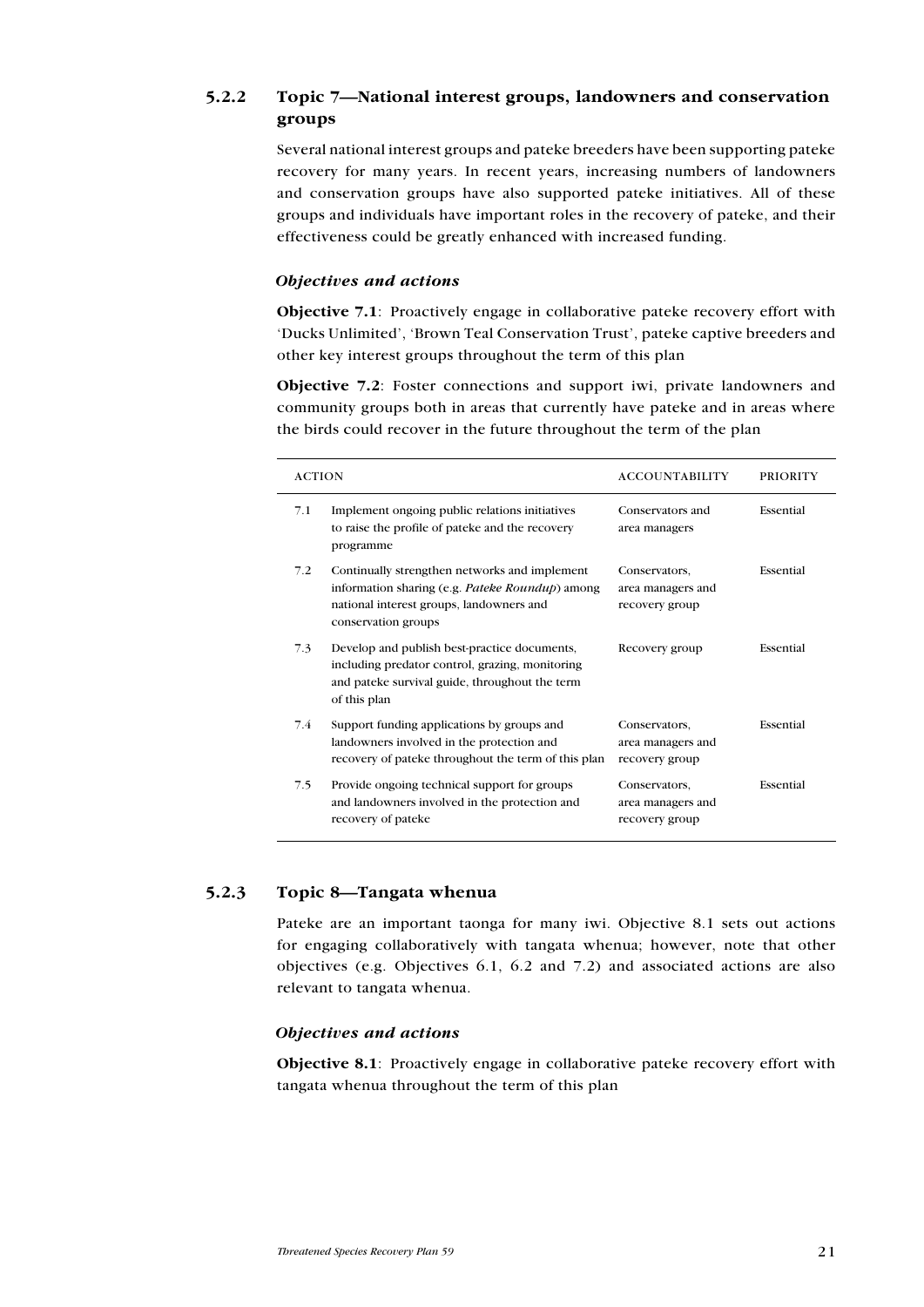| <b>ACTION</b> |                                                                                                                       | <b>ACCOUNTABILITY</b> | PRIORITY  |
|---------------|-----------------------------------------------------------------------------------------------------------------------|-----------------------|-----------|
| 8.1           | Continually seek involvement and support from<br>local tangata whenua in pateke recovery initiatives                  | Area managers         | Essential |
| 8.2           | Share information (e.g. pateke roundup and<br>annual reports) with tangata whenua throughout<br>the term of this plan | Area managers         | Essential |
| 8.3           | Maintain appropriate representation on recovery<br>group throughout the term of this plan                             | Recovery group        | Essential |

## 5.2.4 Topic 9—External funding

Although DOC is currently adequately funded to secure pateke in a few localities, this funding is not guaranteed to continue. Moreover, the recovery of the species across a wider geographic area will require additional funding from external sources.

## Objectives and actions

Objective 9.1: Secure external funding to engage broader pateke recovery effort by July 2007

| <b>ACTION</b> |                                                                                                                                                    | <b>ACCOUNTABILITY</b> | <b>PRIORITY</b> |
|---------------|----------------------------------------------------------------------------------------------------------------------------------------------------|-----------------------|-----------------|
| 9.1           | Develop and implement external funding strategy<br>(sponsorship/fund-raising) to support public and<br>private pateke recovery initiatives by 2006 | Recovery group        | Essential       |
| 9.2           | Seek external funding to achieve Objective 3.3<br>of this plan by 2007                                                                             | Recovery group        | Essential       |
| 9.3           | Secure external funding to support Objectives 6.1<br>and 9.1 of this plan                                                                          | Recovery group        | Essential       |

## 5.3 RESEARCH

## 5.3.1 Topic 10—Agents of decline and experimental management

Although predators are considered to be the main current agents of decline of pateke (O'Connor 2004), little is known about many of the ecological aspects that may be of importance to the recovery of the species. One approach to gaining a better understanding of ecological requirements is to implement experimental management regimes and closely monitor pateke responses.

### Issues

- Agents of decline have yet to be adequately identified, documented and published.
- Proven management prescriptions that deliver a positive response from existing pateke populations have yet to be identified, documented and disseminated.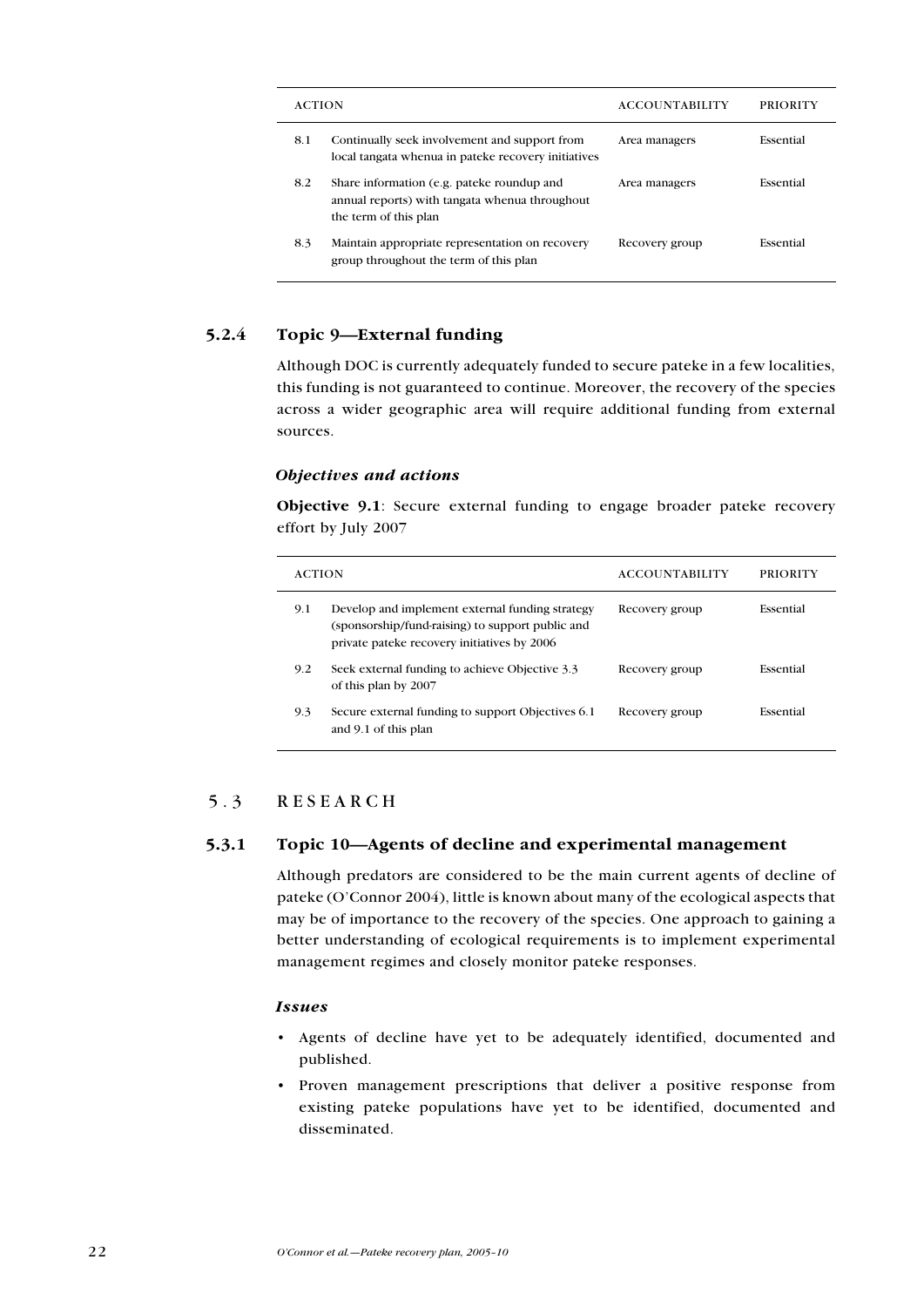- Proven management prescriptions for successful reintroduction of pateke have yet to be identified, documented and disseminated.
- Habitat management needs for pateke are poorly understood and appropriate tools/regimes for maximising habitat use need to be tested.
- Starvation has been a cause of death amongst juveniles during the 2002 and 2003 seasons at Okiwi; however, the primary agents behind this are unknown.

### Objectives and actions

Objectives 10.1: Determine current agents of pateke decline with confidence, and publish results of this work for Northland by December 2005, and for Aotea and Moehau by 2007

| <b>ACTION</b>                                                                                                                                                                                                                | <b>ACCOUNTABILITY</b> | <b>PRIORITY</b> |
|------------------------------------------------------------------------------------------------------------------------------------------------------------------------------------------------------------------------------|-----------------------|-----------------|
| Identify current key agents of pateke decline<br>10.1<br>through research, analysis, documentation and<br>draft paper of pateke demographic monitoring at<br>Mimiwhangata (by 2005), Okiwi (by 2007) and<br>Moehau (by 2007) | Recovery group        | Essential       |

Objective 10.2: Identify management prescriptions that result in a positive response from pateke annually or biennially

| <b>ACTION</b> |                                                                                                                                                                                                                  | <b>ACCOUNTABILITY</b>                                                           | <b>PRIORITY</b> |
|---------------|------------------------------------------------------------------------------------------------------------------------------------------------------------------------------------------------------------------|---------------------------------------------------------------------------------|-----------------|
| 10.2          | Maintain, analyse and interpret annual outcome<br>monitoring of pest management at Okiwi and<br>Mimiwhangata as per monitoring guidelines<br>(Pierce et al. 2003)                                                | AM Aotea and<br>AM Whangarei                                                    | Essential       |
| 10.3          | Monitor, analyse and interpret population trends<br>in Northland and Aotea via established flock counts<br>annually as per monitoring guidelines                                                                 | AM Aotea and<br>AM Whangarei                                                    | Essential       |
| 10.4          | Determine population trends at Kapiti, Mana and<br>Tiritiri Matangi Islands, and Karori and Warrenheip<br>sanctuaries at least every 2 years via dog survey<br>and other techniques as per monitoring guidelines | AM Kapiti,<br>AM Warkworth and<br>Managers Warrenheip<br>and Karori sanctuaries | High            |
| 10.5          | Maintain regular liaison between science<br>coordinator and field technicians                                                                                                                                    | Recovery group                                                                  | Essential       |
| 10.6          | Investigate the relationship between pateke<br>habitat use and farming practices, to develop<br>guidelines for best-practice farming that optimally<br>accommodates pateke by 2010                               | AM Aotea,<br>AM Whangarei and<br>recovery group                                 | Essential       |
| 10.7          | Investigate diet of pateke in the wild to guide<br>habitat management and release-site selection                                                                                                                 | Recovery group                                                                  | Essential       |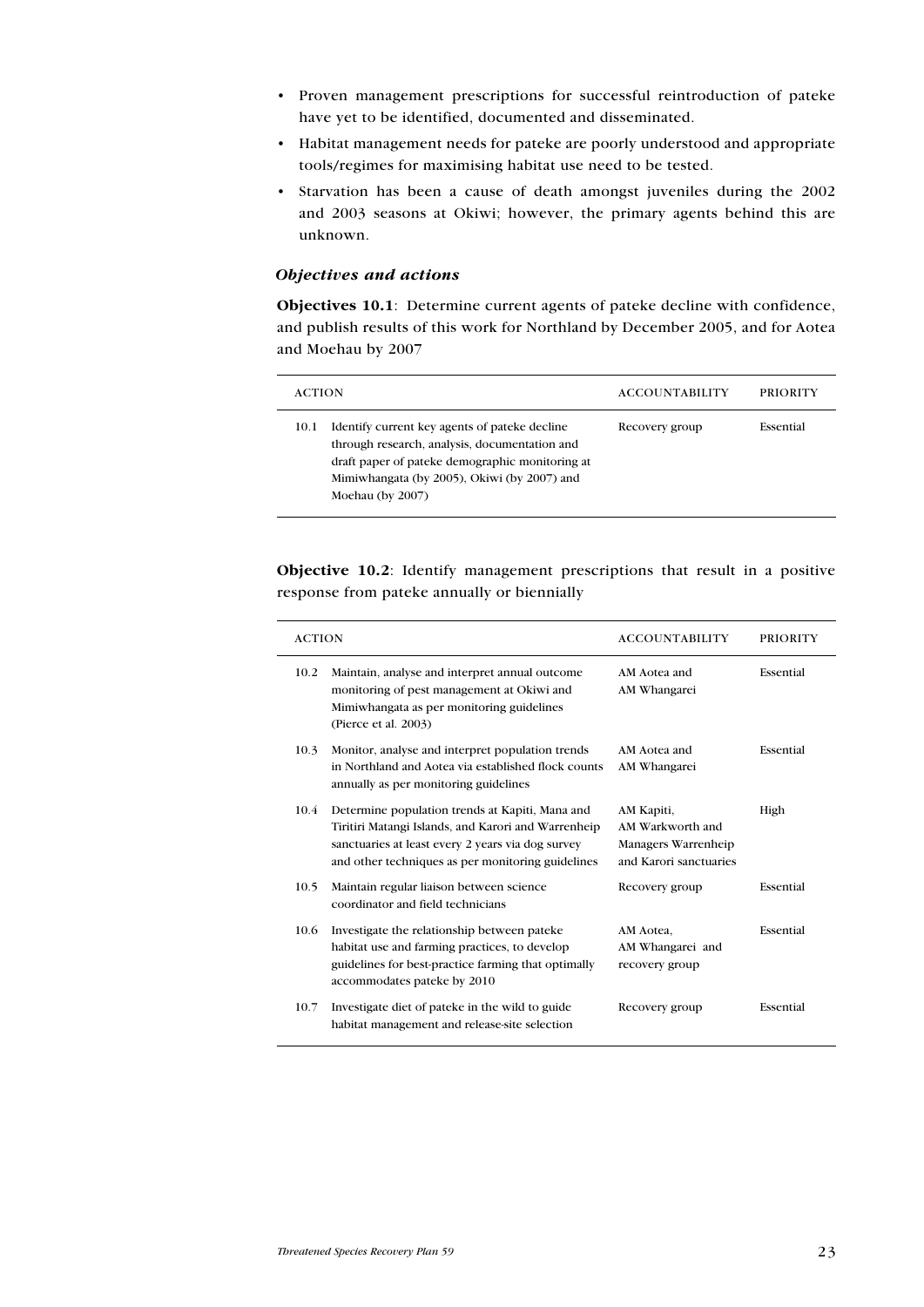Objective 10.3: Investigate and identify optimum release techniques annually via experimental releases

| <b>ACTION</b>                                                                                                                                                                                                  | <b>ACCOUNTABILITY</b>               | PRIORITY  |
|----------------------------------------------------------------------------------------------------------------------------------------------------------------------------------------------------------------|-------------------------------------|-----------|
| Test and refine experimental release techniques<br>10.8<br>with the aim of identifying optimum prescriptions<br>in terms of post-release survival, residency,<br>productivity and recruitment at release sites | Area managers and<br>recovery group | Essential |

#### Objective 10.4: Support research on new predator initiatives

| <b>ACTION</b>                                                                                                                                                                                                                                                   | <b>ACCOUNTABILITY</b>                      | <b>PRIORITY</b> |
|-----------------------------------------------------------------------------------------------------------------------------------------------------------------------------------------------------------------------------------------------------------------|--------------------------------------------|-----------------|
| Trial new techniques at pateke management sites<br>10.9<br>that could improve the effectiveness and efficiency<br>of predator control, and publish results                                                                                                      | Appropriate managers<br>and recovery group | High            |
| 10.10 Evaluate new developments in predator control<br>and apply new techniques that will improve<br>pateke recovery outcomes                                                                                                                                   | Appropriate managers<br>and recovery group | Essential       |
| Support the testing and development of predator<br>10.11<br>control techniques by others that will benefit<br>pateke in the longer term, <i>i.e.</i> approaches that are<br>larger scale, utilise new tools, use sustainable<br>methods and are more integrated | Appropriate managers<br>and recovery group | Essential       |

### 5.3.2 Topic 11—Population dynamics and demographic research

Previous research programmes at Okiwi and Mimiwhangata have not confidently identified the population demographics at these sites. Because pateke are relatively cryptic and not all birds utilise flock sites, interpreting responses to management through the use of trend counts is difficult. Consequently, radio-telemetry is the main monitoring tool currently being used in pateke management areas; however, this is invasive and expensive.

#### Issues

- A poor understanding of pateke flock ecology has led to difficulties in interpreting trends at flock sites and responses (across key demographics) to management, and is, therefore, impeding recovery effort
- A poor understanding of the rates of survival, productivity and recruitment, knowledge of which is needed to grow each managed sub-population, is impeding recovery effort
- Current intensive telemetry-focused monitoring is unsustainable •

## Objectives and aims

Objective 11.1: Determine the minimum rates of survival, productivity and recruitment that will be necessary to increase pateke populations at Okiwi, Mimiwhangata and Moehau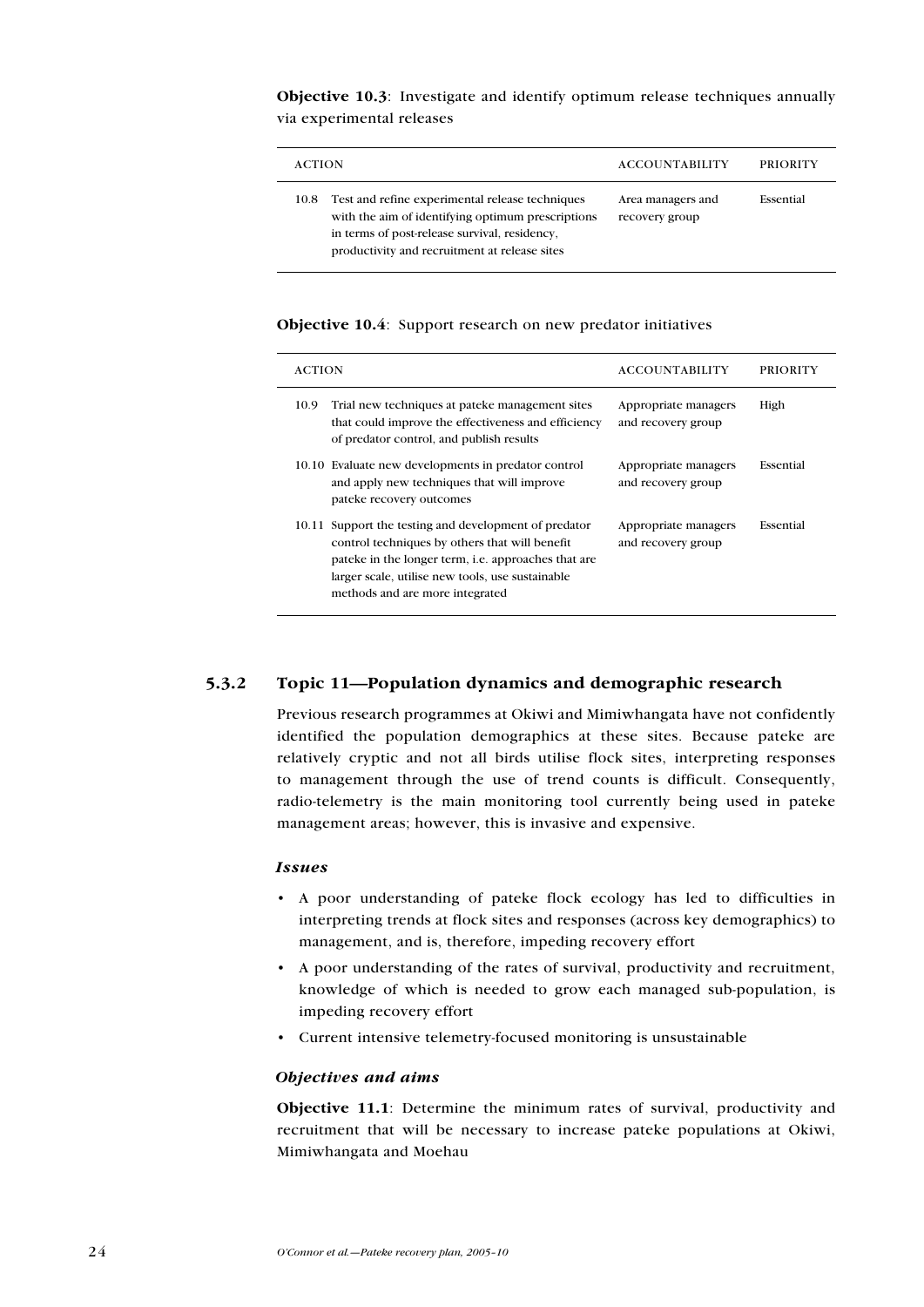| <b>ACTION</b>                                                                                                                                                                     | <b>ACCOUNTABILITY</b>        | <b>PRIORITY</b> |
|-----------------------------------------------------------------------------------------------------------------------------------------------------------------------------------|------------------------------|-----------------|
| 11.1<br>Model demographic parameters at Okiwi,<br>Mimiwhangata and Moehau annually to provide<br>context for demographic rates returned from<br>telemetry at each management site | Recovery group               | Essential       |
| Complete write up of previous Okiwi and<br>11.2<br>Mimiwhangata research programmes by 2006                                                                                       | AM Aotea and<br>AM Whangarei | Essential       |
| Investigate and identify the dynamics of flock<br>11.3<br>ecology/demography via current telemetry<br>monitoring, and publish by 2008                                             | Recovery group               | Essential       |
| Investigate juvenile dispersal and its relationship<br>11.4<br>to recruitment via telemetry monitoring by 2006,<br>and publish by 2008                                            | Recovery group               | Essential       |
| 11.5<br>Investigate alternative (cost-effective but<br>statistically robust) methods of monitoring,<br>e.g. morphological characteristics, through<br>robust field trials by 2007 | Recovery group               | Essential       |

## 6. Acknowledgements

Comments on current pateke directions or on a draft of this plan were provided by D. Barker, A. Beauchamp, K. Evans, K. Hawkins, N. Hayes, O. Latham, N. Miller, E. Neill, J. O'Reilly, J. Roxburgh, R. Stamp and M. Williams.

## 7. References

- Barker, D.; Williams, M. 2002: Breeding of brown teal (Anas chlorotis) at Okiwi, Great Barrier Island. Notornis 49: 199–208.
- Davis, A. 2002: Okiwi Recreation Reserve and Whangapoua Stewardship Area Gt. Barrier Island/ Aotea: conservation working plan. Aristos Consultants, Auckland.
- DOC (Department of Conservation) 2004: Department of Conservation Statement of Intent 2004–2007. Department of Conservation, Wellington. 102 p.
- Dumbell, G. 2000: Brown teal captive management plan. Threatened Species Occasional Publication 15. Department of Conservation, Wellington. 30 p.
- Ferreira, S.M.; Taylor, S. 2003: Population decline of brown teal (Anas chlorotis) on Great Barrier Island. Notornis 50: 141–147.
- Gummer, H.; Evans, K. 2003: Brown teal/pateke (Anas chlorotis) husbandry manual. Unpublished report for brown teal recovery programme. 81 p.
- Hitchmough, R. (comp.) 2002: New Zealand Threat Classification System lists—2002. Threatened Species Occasional Publication 23. Department of Conservation, Wellington. 210 p.
- Innes, J.; Jansen, P.; Baucke, A. 2000: Audit of the Brown Teal Recovery Program. Department of Conservation (unpublished). 58 p.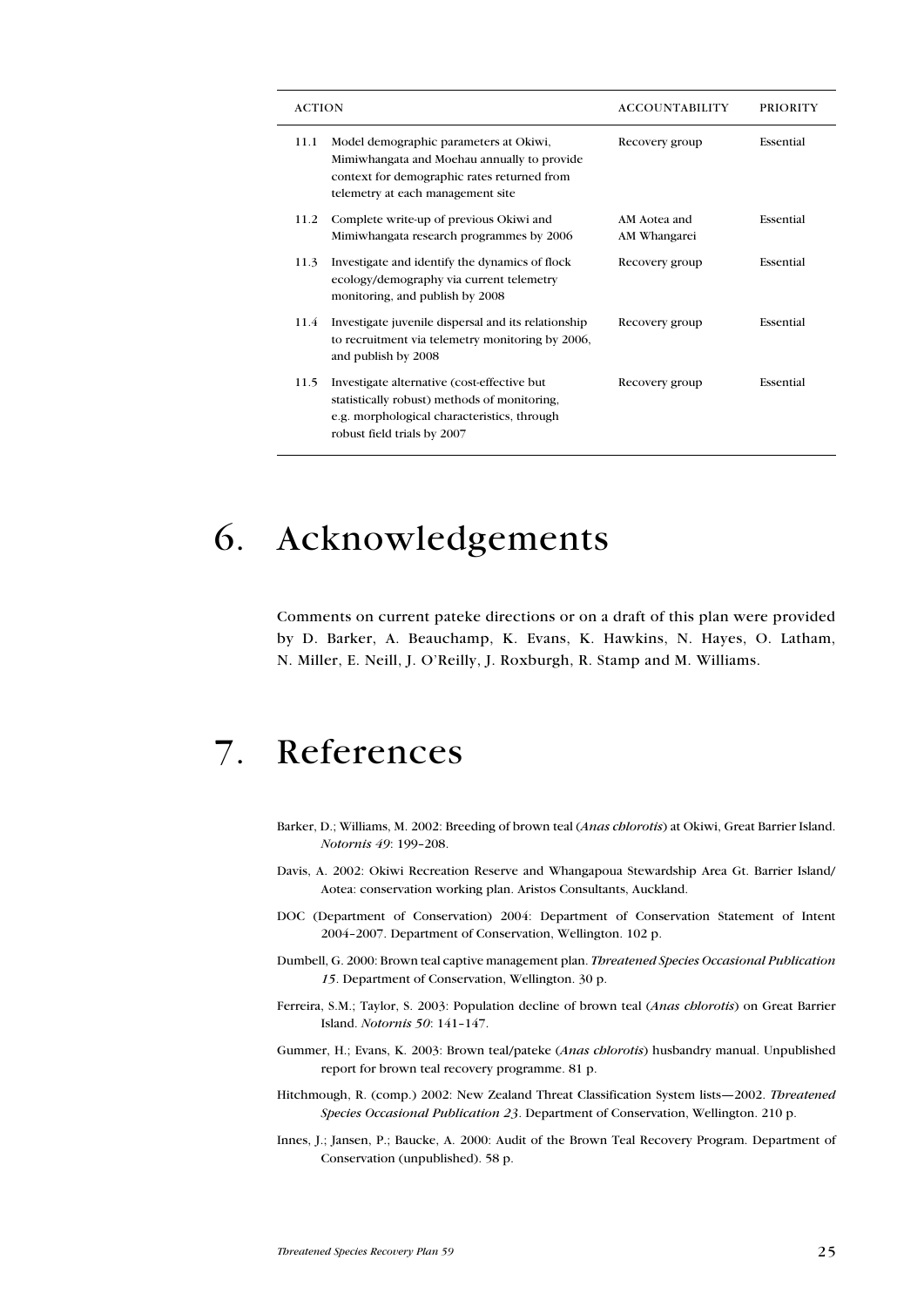- Maloney, R.F.; Gummer, H.; O'Connor, S.M. 2001: Site assessment for establishment of further pateke (brown teal) populations. Department of Conservation, Twizel (unpublished). 60 p.
- Marchant, S.; Higgins, P. (Eds) 1990: Handbook of Australian, New Zealand and Antarctic birds. Vol.1, Pt B. Oxford University Press, Melbourne.
- Miller, N. 2004: Draft standard operating procedure for grazing at Mimiwhangata. Department of Conservation, Whangarei (unpublished). 4 p.
- Moore, S.M.; Battley, P.F. 2003: Cockle-opening by a dabbling duck, the brown teal. Waterbirds 26: 331–334.
- O'Connor, S.M. 2001: Pateke short-term recovery plan. Department of Conservation, Wellington (unpublished).
- O'Connor, S.M. 2004: Minutes of the 2004 Pateke Recovery Group Meeting. Department of Conservation, Wellington (unpublished).
- O'Connor, S.M.; Falconer, J. 2002: Draft species recovery planning SOP. Department of Conservation, Wellington (unpublished).
- Parrish, R.; Williams, M. 2001: Decline of brown teal in Northland, New Zealand 1988–99. Notornis 48: 131–136.
- Pierce, R.J.; Maloney, R.F.; Neill, E.; O'Connor, S.M. 2003: National guidelines for monitoring pateke (brown teal)—second edition 2003. Wildland Consultants Ltd Contract Report No. 477. Prepared for Department of Conservation, Wellington (unpublished). 33 p.
- Pierce, R.J.; Maloney, R.F.; O'Connor, S.M. 2002: National pateke release strategy. Wildland Consultants Ltd Contract Report No. 501. Prepared for Department of Conservation, Wellington (unpublished). 20 p.
- Williams, M. 2001: Productivity and survival within two declining populations of brown teal (Anas chlorotis). Notornis 48: 187–195.
- Williams, M.; Dumbell, G.S. 1996: Brown teal Anas chlorotis recovery plan. Department of Internal Affairs, Wellington. 39 p.
- Worthy, T.H. 2002: The fossil distribution of brown teal (Anas chlorotis) in New Zealand. DOC Science Internal Series 81. Department of Conservation, Wellington. 28 p.

## 8. Additional reading

Dumbell, G.S. 1986: New Zealand brown teal. Wildfowl 37: 71–87.

- Dumbell, G.S. 1987: The ecology, behaviour and management of New Zealand brown teal, or pateke. Unpublished PhD thesis, University of Auckland.
- Dumbell, G.S. 1988: Northland brown teal progress report. Flight 5: 16-17. Ducks Unlimited, New Zealand.
- Empson, R. 2002: Release of brown teal in Karori Wildlife Sanctuary. Department of Conservation Internal Report, Wellington Conservancy Office (unpublished).
- Falla, R.A. 1953: The Australian element in the avifauna of New Zealand. Emu 53: 36-46.
- Flemming, C.A. 1982: George Edward Lodge—the unpublished New Zealand bird painting. Nova Pacifica, Wellington.
- Guthrie-Smith, H. 1921: TUTIRA—the story of a New Zealand sheep station. 1999 reprint. University of Washington Press. Pp. 213–215.
- Hayes, F.N. 1981: The aviculture, re-establishment and status of the New Zealand brown teal (Anas aucklandica chlorotis). Ducks Unlimited, New Zealand.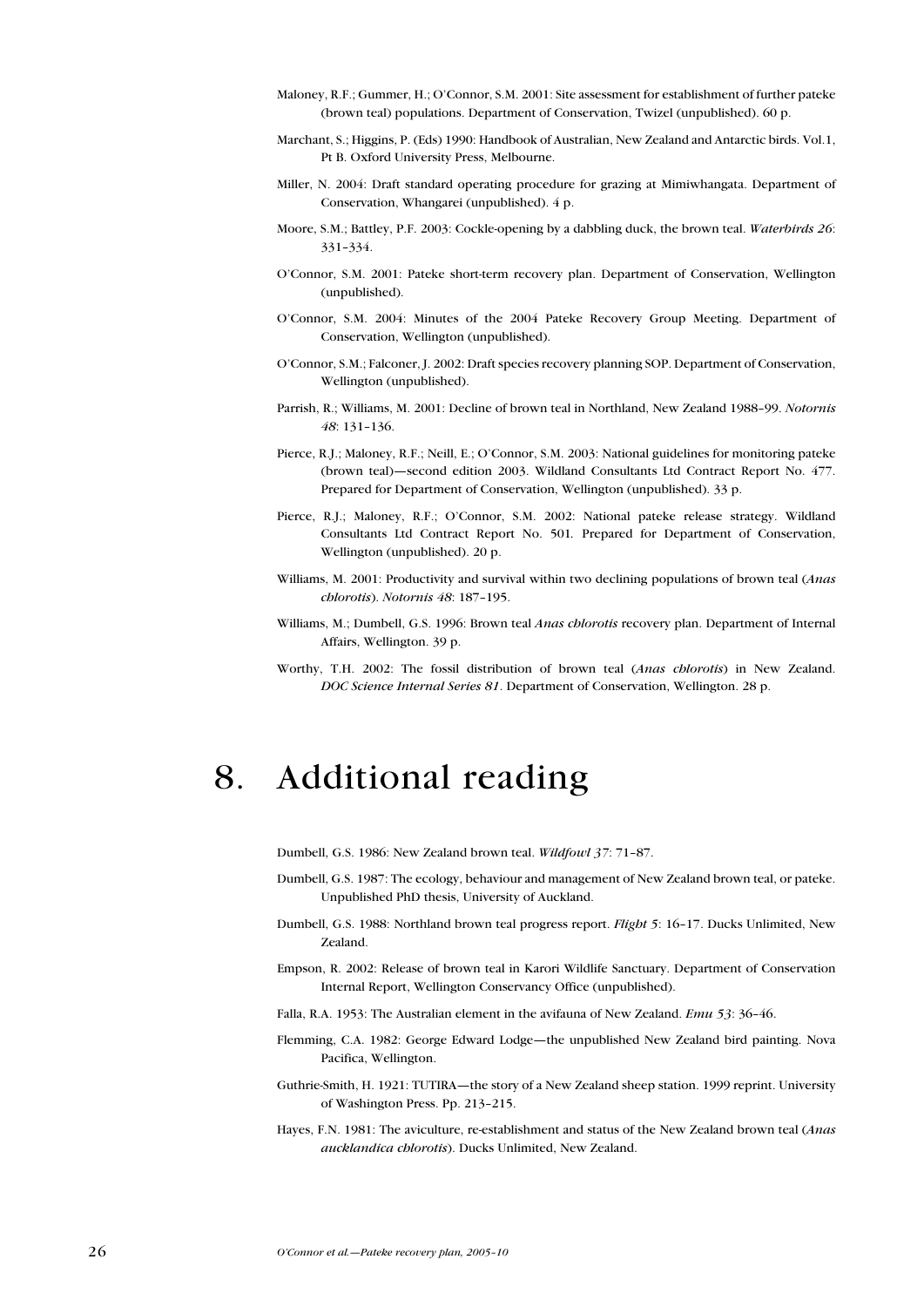- Hayes, F.N. 1994: The status and decline of the New Zealand brown teal. NZ Outdoor June/July 1994: 32–38.
- Hayes, F.N. 2002: Natural history, captive management & survival of the New Zealand brown teal. A brown teal management manual. Brown Teal Conservation Trust, November 2002.
- Hayes, F.N. 2002: The rapidly approaching demise of the NZ brown teal. NZ Outdoor April/May 2002: 78–79.
- Hayes, F.N. 2004: A report on the progress being made to save the NZ brown teal from premature extinction. Brown Teal Conservation Trust, November 2002.
- Hayes, F.N.; Dumbell, G.S. 1989: Progress in brown teal conservation. Wildfowl 40: 137–140.
- Hayes, F.N.; Williams, M.J. 1982: The status, aviculture and re-establishment of brown teal in New Zealand. Waterfowl 33: 73–80.
- Heather, B.D. 1980: Brown teal, NZ dotterel, and variable oystercatcher—an unusual rock group. Notornis 27: 164–167.
- Kear, J. 1990: Man & wildfowl. T & AD Poyser Ltd, London.
- McDowall, R.M. 1994: Gamekeepers for the Nation. Canterbury University Press.
- McKenzie, H.R. 1971: The brown teal in the Auckland Province. Notornis 18: 280–296.
- Moore, S.J.; Battley, P.F. 2003: The use of wing remains to determine condition before death in brown teal (Anas chlorotis). Notornis 50: 133–140.
- Reid, B.R.; Roderick, C.D. 1973: NZ scaup & brown teal in captivity. International Zoo Yearbook Vol. 13: 12–15.
- Scott, P.S. 1957: Notes on the Anatidae seen on world tour. The Wildfowl Trust Annual Report 9: 86–112.
- Thomson, G.M. 1922: The naturalisation of animals & plants in New Zealand. 1st Edition. Cambridge University Press.
- Todd, F.S. 1996: Natural history of waterfowl. San Diego Natural History Museum, California.
- Weller, M.W. 1974: Habitat selection and feeding patterns of Brown Teal on Gt. Barrier Island. Notornis 21: 25–35.
- Williams, G.R. 1977: Marooning—a technique for saving threatened species from extinction. International Zoo Yearbook 17: 102–106.
- Williams, M.J. 1969: Brown Teal released on Kapiti Island. Notornis 16: 61.
- Williams, M.J. 1985: Brown teal. Pp. 146–147 in: Readers Digest 'New Zealand Birds'.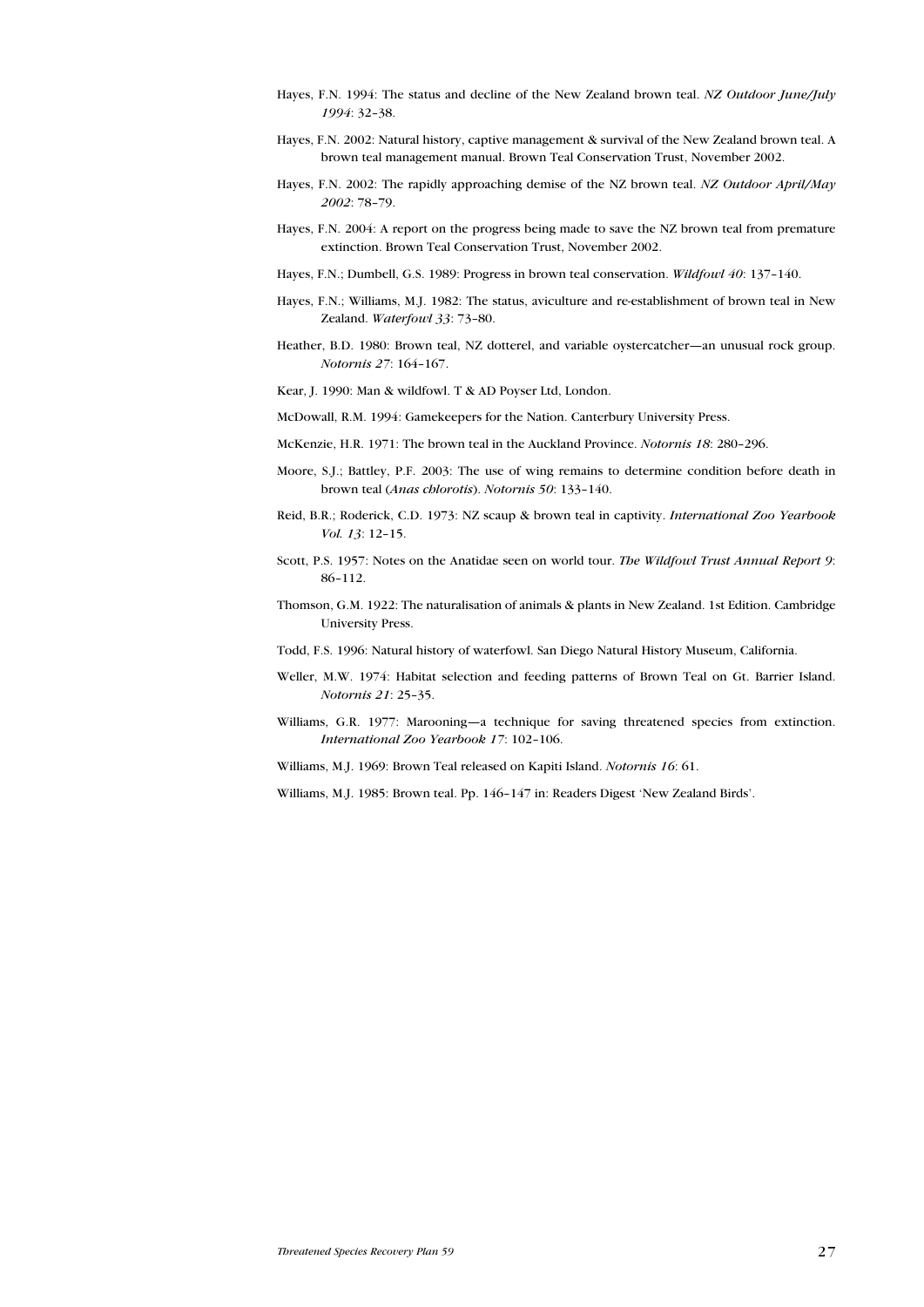# Appendix 1

## TIMELINE FOR RECOVERY ACTIONS FOR PATEKE  $(A \, n \, a \, s \, chlorotis)$

Shaded areas are periods when actions should be implemented. Priorities:  $E = E$ ssential,  $H = High$ ,  $M = Medium$ .

| NUMBER<br><b>ACTION</b> | <b>ACTION</b>                                           | PRIORITY    | 2005 | 2006 | 2007 | 2008 | 2009 | 2010 |
|-------------------------|---------------------------------------------------------|-------------|------|------|------|------|------|------|
| 1                       | Mimiwhangata and Aotea management                       |             |      |      |      |      |      |      |
| 1.1                     | Okiwi predator control                                  | E           |      |      |      |      |      |      |
| 1.2                     | Awana predator control                                  | $\mathbf E$ |      |      |      |      |      |      |
| 1.3                     | Northland predator control                              | E           |      |      |      |      |      |      |
| 1.4                     | Minimise road deaths                                    | E           |      |      |      |      |      |      |
| 1.5                     | Minimise deaths from dogs                               | E           |      |      |      |      |      |      |
| 1.6                     | Minimise deaths from shooting                           | E           |      |      |      |      |      |      |
| 1.7                     | Minimise competition                                    | H           |      |      |      |      |      |      |
| 1.8                     | Improve management skills                               | E           |      |      |      |      |      |      |
| 1.9                     | Maintain Aotea biosecurity                              | E           |      |      |      |      |      |      |
| 1.10                    | Support community pest control/eradication Aotea        | E           |      |      |      |      |      |      |
| 1.11                    | Support Northland community initiatives                 | E           |      |      |      |      |      |      |
| 1.12                    | Audit predator control regimes                          | E           |      |      |      |      |      |      |
| 1.13                    | Disease surveillance                                    | Н           |      |      |      |      |      |      |
| 1.14                    | Lobby for O'Shea property purchase Aotea                | E           |      |      |      |      |      |      |
| 1.15                    | Monitor pateke responses Aotea and Northland            | E           |      |      |      |      |      |      |
| 1.16                    | Monitor rabbits/rats Aotea and Northland                | E           |      |      |      |      |      |      |
| 1.17                    | Predator sign protocol                                  | E           |      |      |      |      |      |      |
| 2                       | Habitat management                                      |             |      |      |      |      |      |      |
| 2.1                     | Manage grazing leases Okiwi, Mimiwhangata               | E           |      |      |      |      |      |      |
| 2.2                     | Prepare integrated Mimiwhangata work plan               | E           |      |      |      |      |      |      |
| 2.3                     | Review fertiliser regime Okiwi                          | E           |      |      |      |      |      |      |
| 3                       | Reintroductions                                         |             |      |      |      |      |      |      |
| 3.1                     | Moehau releases                                         | E           |      |      |      |      |      |      |
| 3.2                     | Adaptive predator control Moehau release site           | E           |      |      |      |      |      |      |
| 3.3                     | Adaptive predator control in wider Moehau area          | E           |      |      |      |      |      |      |
| 3.4                     | Pre-release conditioning and quarantine                 | E           |      |      |      |      |      |      |
| 3.5                     | Determine effectiveness of supplementary feeding        | E           |      |      |      |      |      |      |
| 3.6                     | Implement monitoring Moehau                             | E           |      |      |      |      |      |      |
| 3.7                     | Support community predator control Moehau area          | E           |      |      |      |      |      |      |
| 3.8                     | Minimise road deaths Moehau                             | E           |      |      |      |      |      |      |
| 3.9                     | Minimise deaths from dogs Moehau                        | E           |      |      |      |      |      |      |
| 3.10                    | Minimise deaths from shooting Moehau                    | E           |      |      |      |      |      |      |
| 3.11                    | Control competing waterfowl Moehau                      | E           |      |      |      |      |      |      |
| 3.12                    | Improve capability and skills Moehau                    | E           |      |      |      |      |      |      |
| 3.13                    | Reassess potential sites for reintroduction at 4th site | E           |      |      |      |      |      |      |
|                         |                                                         |             |      |      |      |      |      |      |

Continued on next page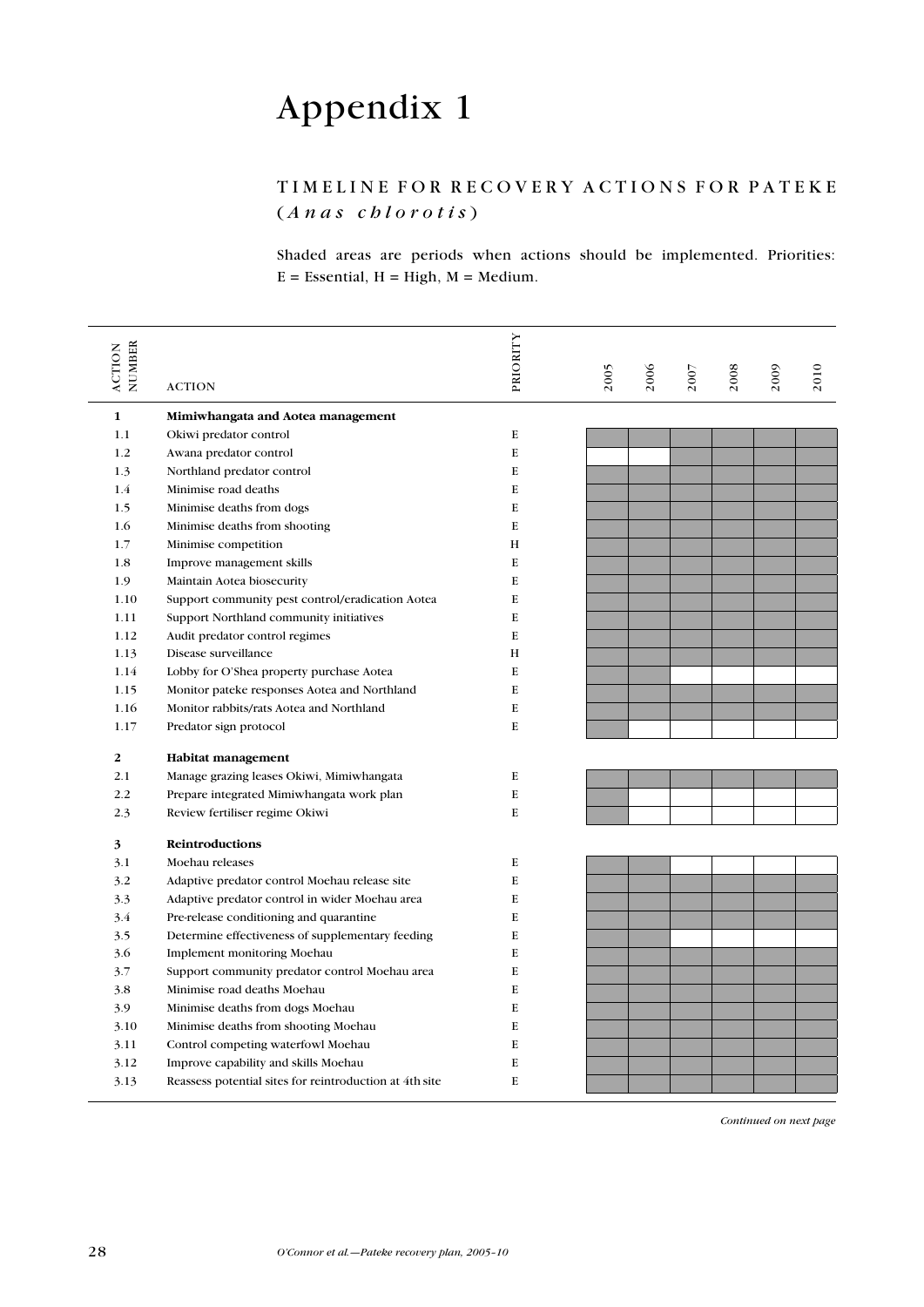| NUMBER<br><b>ACTION</b> | <b>ACTION</b>                                                                                                                                                | PRIORITY | 2005 | 2006 | 2007 | 2008 | 2009 | 2010 |
|-------------------------|--------------------------------------------------------------------------------------------------------------------------------------------------------------|----------|------|------|------|------|------|------|
| 3.14                    | Prepare/approve translocation proposal for 4th site                                                                                                          | E        |      |      |      |      |      |      |
| 3.15                    | Consult with Ngai Tahu for translocations within their<br>rohe, and with other iwi depending on release site, as<br>part of relevant translocation proposals |          |      |      |      |      |      |      |
| 3.16                    | Implement reintroduction at 4th site                                                                                                                         | E        |      |      |      |      |      |      |
| 3.17                    | Evaluate/support releases at sites managed by the<br>community                                                                                               | E        |      |      |      |      |      |      |
| 3.18                    | Manage island threats on existing pateke islands                                                                                                             | H        |      |      |      |      |      |      |
| 3.19                    | Island quarantine and predator contingencies                                                                                                                 | H        |      |      |      |      |      |      |
| 3.20                    | Island pateke monitoring as per guidelines                                                                                                                   | H        |      |      |      |      |      |      |
| 3.21                    | Evaluate the need for further island releases                                                                                                                | H        |      |      |      |      |      |      |
| 3.22                    | Add new bloodlines to captive breeding population                                                                                                            | E        |      |      |      |      |      |      |
| 3.23                    | Implement captive best practice as per husbandry manual                                                                                                      | E        |      |      |      |      |      |      |
| 3.24                    | Produce quality birds for release                                                                                                                            | E        |      |      |      |      |      |      |
| 3.25                    | Advocate pateke conservation through captive birds                                                                                                           | H        |      |      |      |      |      |      |
| 3.26                    | Implement disease surveillance                                                                                                                               | E        |      |      |      |      |      |      |
| 3.27                    | Fiordland response: survey, evaluation and translocation<br>if appropriate                                                                                   | H        |      |      |      |      |      |      |
| 4                       | Legal protection                                                                                                                                             |          |      |      |      |      |      |      |
| 4.1                     | Dog exclusion, controls and enforcement                                                                                                                      | E        |      |      |      |      |      |      |
| 4.2                     | Subdivision rules for pets                                                                                                                                   | E        |      |      |      |      |      |      |
| 4.3                     | Minimise road deaths via restrictions                                                                                                                        | E        |      |      |      |      |      |      |
| 4.4                     | Gazette reserves                                                                                                                                             | E        |      |      |      |      |      |      |
| 4.5                     | Advocate developer mitigation                                                                                                                                | E        |      |      |      |      |      |      |
| 4.6                     | Changes to statutes and council policies                                                                                                                     | E        |      |      |      |      |      |      |
| 5                       | Recovery group                                                                                                                                               |          |      |      |      |      |      |      |
| 5.1                     | Appropriate recovery group composition                                                                                                                       | E        |      |      |      |      |      |      |
| 5.2                     | Site visits                                                                                                                                                  | E        |      |      |      |      |      |      |
| 5.3                     | Lead strategic direction                                                                                                                                     | E        |      |      |      |      |      |      |
| 5.4                     | Facilitate implementation of recommendations                                                                                                                 | E        |      |      |      |      |      |      |
| 5.5                     | Strengthen relationships with stakeholders                                                                                                                   | E        |      |      |      |      |      |      |
| 5.6                     | Update monitoring guidelines                                                                                                                                 | E        |      |      |      |      |      |      |
| 5.7                     | Skill-sharing and training                                                                                                                                   | E        |      |      |      |      |      |      |
| 5.8                     | Ensure best practice applied                                                                                                                                 | E        |      |      |      |      |      |      |
| 6                       | Community conservation initiatives                                                                                                                           |          |      |      |      |      |      |      |
| 6.1                     | Support community initiatives                                                                                                                                | E        |      |      |      |      |      |      |
| 6.2                     | Prepare pateke survival guide                                                                                                                                | E        |      |      |      |      |      |      |
| 6.3                     | Encourage community ownership of issues                                                                                                                      | E        |      |      |      |      |      |      |
| 6.4                     | Advocate for minimising disturbance                                                                                                                          | E        |      |      |      |      |      |      |
| 6.5                     | Extend number of managed sites in Northland                                                                                                                  | E        |      |      |      |      |      |      |
| 6.6                     | Extend number of managed sites on Aotea                                                                                                                      | Е        |      |      |      |      |      |      |
| 6.7                     | Improve consultation                                                                                                                                         | E        |      |      |      |      |      |      |
| 6.8                     | Provide school kits                                                                                                                                          | E        |      |      |      |      |      |      |
| 6.9                     | Media releases                                                                                                                                               | E        |      |      |      |      |      |      |
| 6.10                    | Advocacy tools                                                                                                                                               | E        |      |      |      |      |      |      |
| 6.11                    | Hunter awareness                                                                                                                                             | Е        |      |      |      |      |      |      |
| 6.12                    | Awareness of domestic dog and cat threats                                                                                                                    | Е        |      |      |      |      |      |      |
| 6.13                    | Awareness of road-kill threat                                                                                                                                | E        |      |      |      |      |      |      |

Continued on next page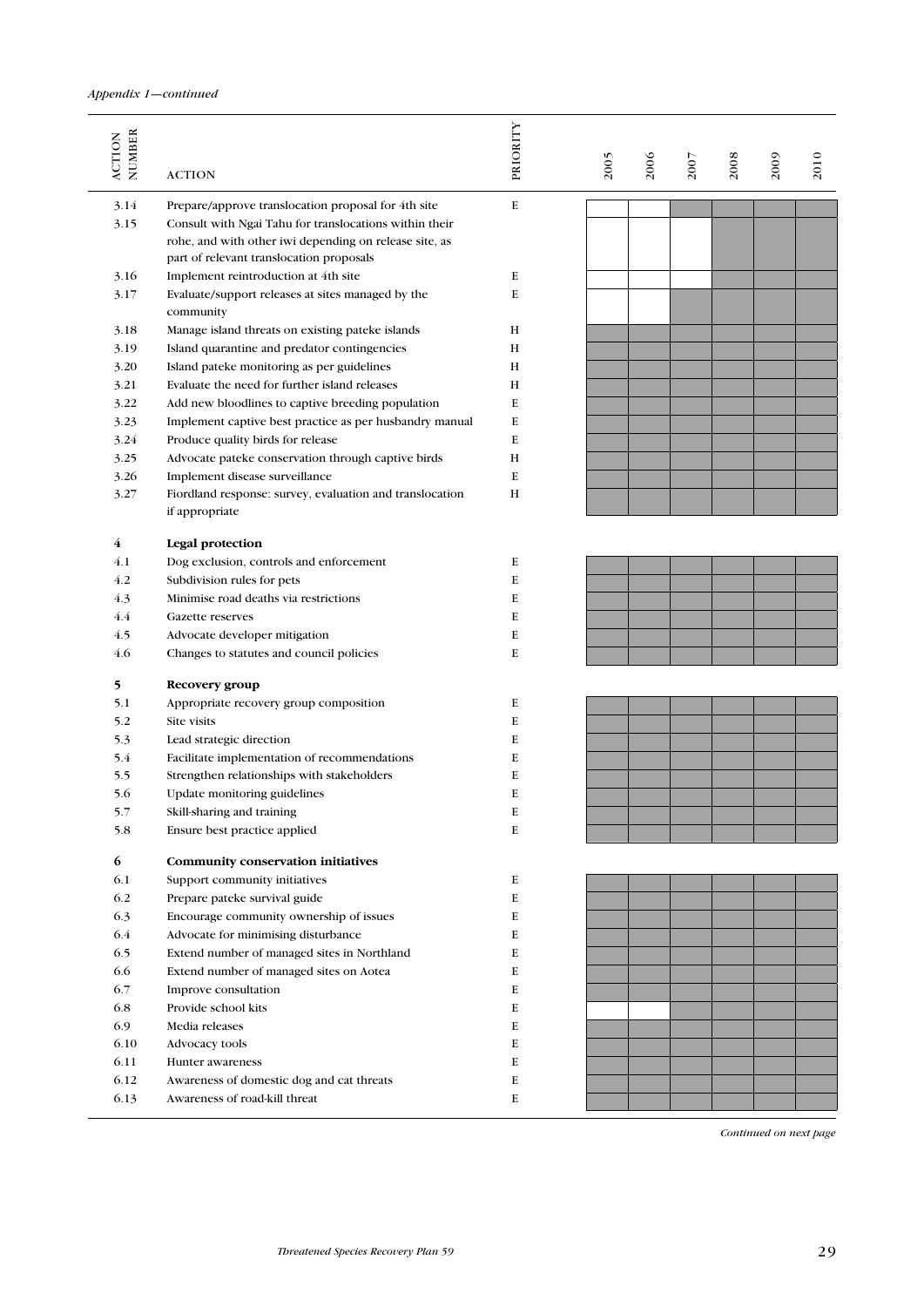| NUMBER<br><b>ACTION</b> | <b>ACTION</b>                                                           | PRIORITY | 2005 | 2006 | 2007 | 2008 | 2009 | 2010 |
|-------------------------|-------------------------------------------------------------------------|----------|------|------|------|------|------|------|
| 7                       | Landowners and interest groups                                          |          |      |      |      |      |      |      |
| 7.1                     | Improve pateke profile                                                  | E        |      |      |      |      |      |      |
| 7.2                     | Share information                                                       | E        |      |      |      |      |      |      |
| 7.3                     | Develop/publish best practice                                           | E        |      |      |      |      |      |      |
| 7.4                     | Support funding applications                                            | E        |      |      |      |      |      |      |
| 7.5                     | Provide technical support                                               | E        |      |      |      |      |      |      |
| 8                       | Tangata whenua                                                          |          |      |      |      |      |      |      |
| 8.1                     | Involvement and support                                                 | E        |      |      |      |      |      |      |
| 8.2                     | Information sharing                                                     | E        |      |      |      |      |      |      |
| 8.3                     | Appropriate representation                                              | E        |      |      |      |      |      |      |
| 9                       | <b>External funding</b>                                                 |          |      |      |      |      |      |      |
| 9.1                     | Prepare external funding strategy                                       | E        |      |      |      |      |      |      |
| 9.2                     | Achieve external funding for Objective 3.3                              | E        |      |      |      |      |      |      |
| 9.3                     | Achieve external funding for Objectives 6.1 and 9.1                     | E        |      |      |      |      |      |      |
| 10                      | Research experimental prescriptions                                     |          |      |      |      |      |      |      |
| 10.1                    | Identify current agents of pateke decline                               | E        |      |      |      |      |      |      |
| 10.2                    | Analyse annual demographic monitoring results/response<br>to management | E        |      |      |      |      |      |      |
| 10.3                    | Analyse annual trend count data                                         | E        |      |      |      |      |      |      |
| 10.4                    | Trends at small sites, especially islands                               | E        |      |      |      |      |      |      |
| 10.5                    | Science coordinator liaison with field technicians                      | E        |      |      |      |      |      |      |
| 10.6                    | Investigate habitat management                                          | E        |      |      |      |      |      |      |
| 10.7                    | Investigate wild diet                                                   | E        |      |      |      |      |      |      |
| 10.8                    | Identify successful release prescriptions                               | E        |      |      |      |      |      |      |
| 10.9                    | Trial predator control methods                                          | H        |      |      |      |      |      |      |
| 10.10                   | Apply more efficient methods of predator control                        | E        |      |      |      |      |      |      |
| 10.11                   | Support generic new work on predator control                            | E        |      |      |      |      |      |      |
| 11                      | <b>Research demography</b>                                              |          |      |      |      |      |      |      |
|                         | Model demographic parameters                                            | E        |      |      |      |      |      |      |
| 11.1                    |                                                                         |          |      |      |      |      |      |      |
| 11.2                    | Complete write-ups of previous studies                                  | E        |      |      |      |      |      |      |
| 11.3                    | Investigate flock ecology                                               | E        |      |      |      |      |      |      |
| 11.4                    | Investigate juvenile dispersal and recruitment                          | E        |      |      |      |      |      |      |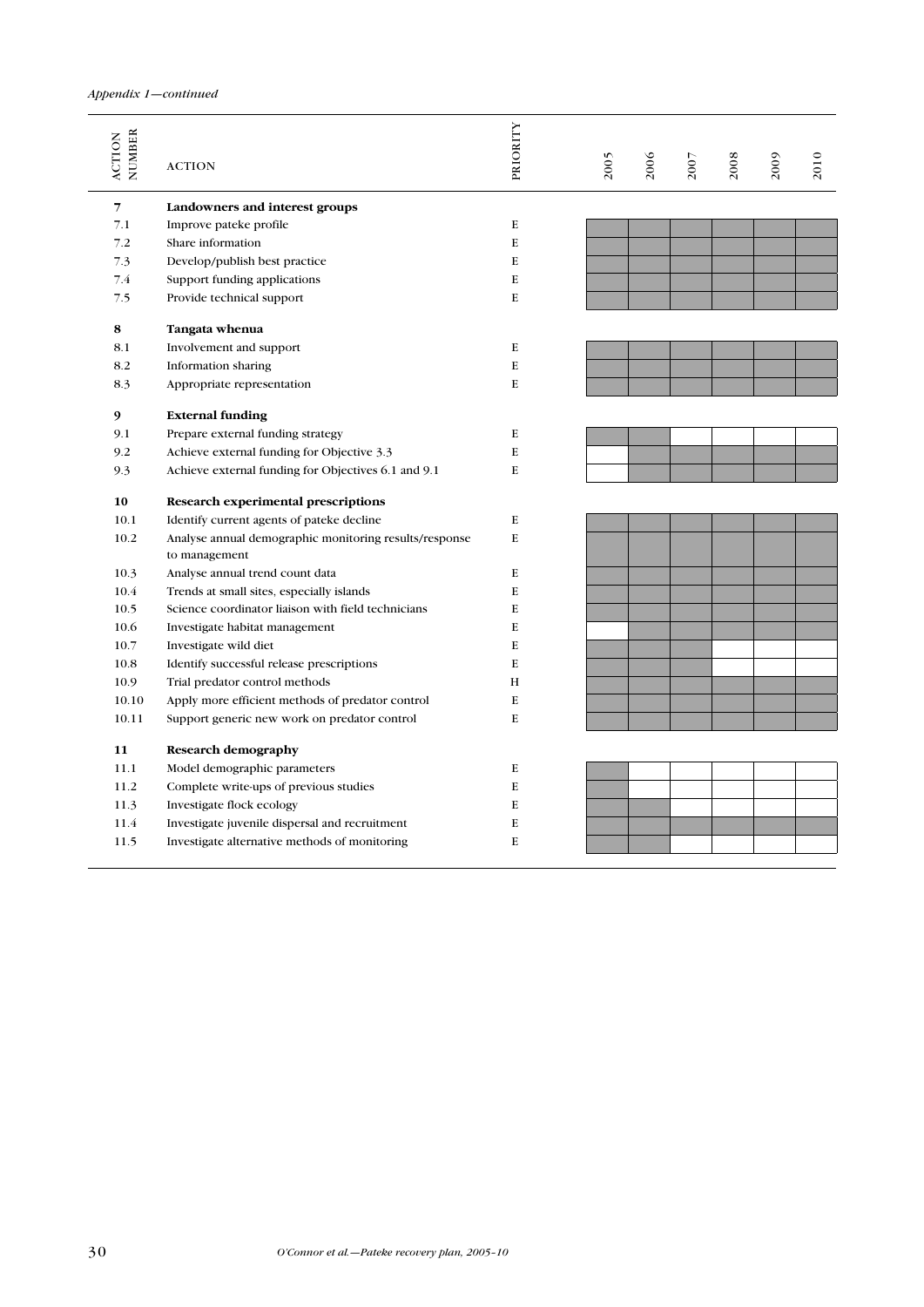# Recovery plans

This is one of a series of recovery plans produced by the Department of Conservation (DOC). Recovery plans are statements about DOC's intentions for the conservation of a particular species of plant or animal, group of species, or plant or animal community over a defined period. Recovery plans focus on the goals and objectives of recovery management, guide DOC in its allocation of resources and are used to raise public awareness of the recovery process.

Each plan has a term of 5 or 10 years.

The purpose of recovery plans is to aid the recovery of that species or group of species by empowering people to understand issues, make sound decisions and minimise uncertainties in the future.

The recovery of a species can be defined as 'establishing/enhancing multiple populations within the historic range, or at suitable sites, which may or may not require ongoing management' (O'Connor & Falconer 2002).

Recovery plans:

- Are proactive and operational in nature, focusing on specific key issues, providing direction and identifying roles for managers and technical workers
- Set objectives for the recovery of species and outline measurable actions that are required to achieve those objectives
- Are primarily used by DOC staff to guide their annual work programmes, but also provide a forum for planned initiatives with tangata whenua, community interest groups, landowners, researchers and members of the public
- Stimulate the development of best-practice techniques and documents, which can be transferable across similar species recovery programmes •

A recovery group has been established for pateke/brown teal (Anas chlorotis). This group consists of people who have knowledge of the ecology and management needs of the species. There is also a position for a Te Rūnanga o Ngai Tahu representative on the group (as enabled through the Ngai Tahu Claims Settlement Act 1998); however, at the time of writing Ngai Tahu are not active members due to the recent demise of the pateke population in Fiordland. The role of the recovery group is to aid the recovery of the species they represent through the generation and provision of high-quality technical advice.

This plan replaces the existing 10-year recovery plan for patake (Williams & Dumbell 1996). The recovery group prepared this plan in conjunction with people who are interested in or will be affected by the plan, or who have an expert knowledge of the species. Drafts have been sent to relevant Conservation Boards for comment and to people or organisations with an interest in conservation management of pateke. Changes to the plan were made as a result of that consultation.

The recovery group will review progress in the implementation of this plan and will recommend any management changes that may be required to DOC managers. Comments and suggestions regarding the conservation of pateke are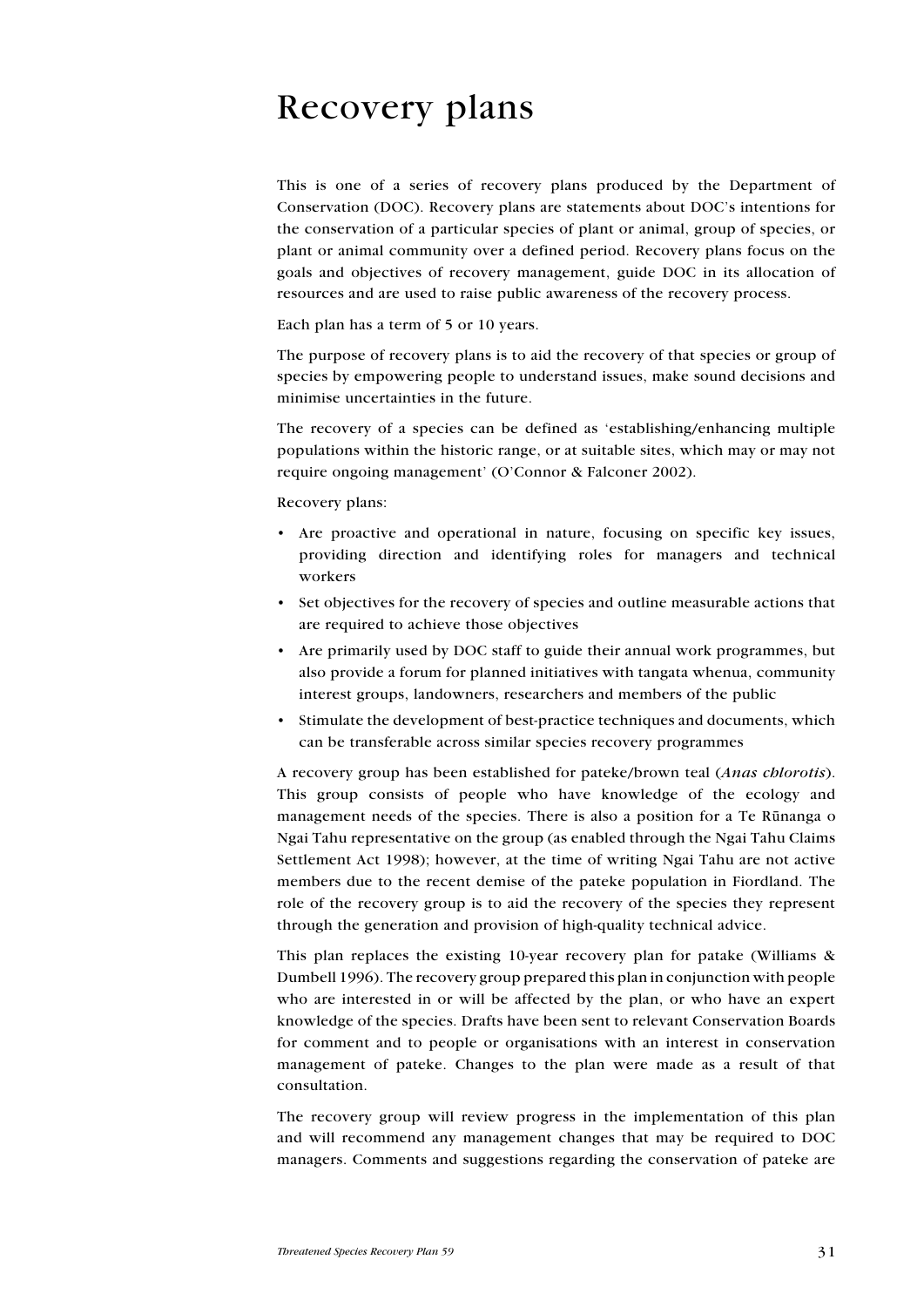welcome and should be directed to the Pateke Recovery Group via any DOC office or to the Manager, Threatened Species Section, Research, Development & Improvement Division, Department of Conservation, PO Box 10420, The Terrace, Wellington 6143.

The recovery planning process provides opportunities for further consultation between DOC, tangata whenua and others regarding the management of this species. Those interested in being more involved in the management of pateke or in receiving information should also contact DOC.

The General Manager Operations (Northern) of DOC formally approved this plan in May 2006. A review of the plan is due after 5 years (in 2010), or sooner if new information or technology leads to a significant change in management direction. This plan will remain operative until a new plan has been prepared and approved, or until it has become redundant, should recovery be achieved, at which time management effort will enter a 'maintenance phase'.